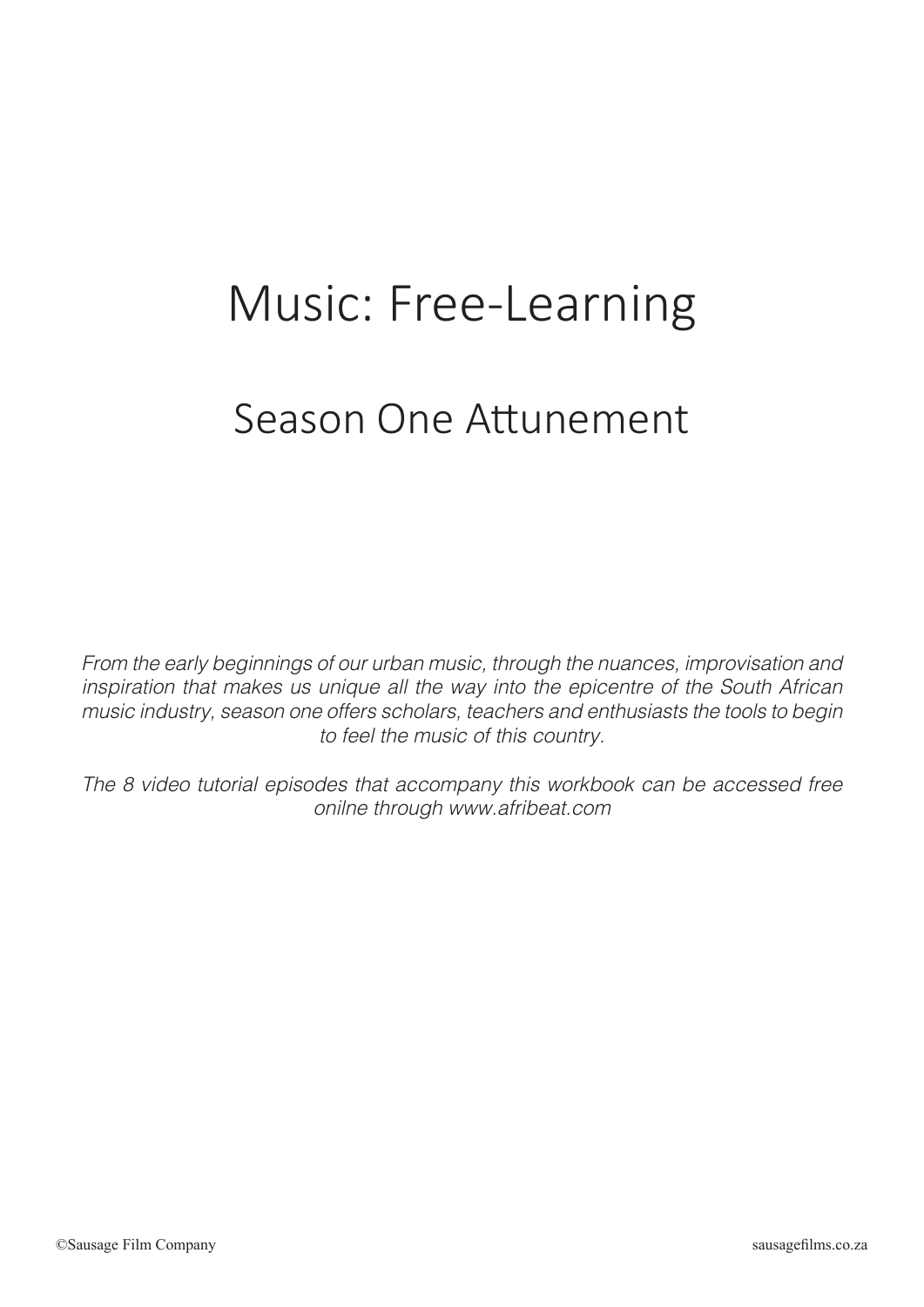Music: Free-learning Season One Attunement The right of Sausage Film Company to be identified as the author of this work has been asserted in accordance with the Copyright Designs and Patents act 1988. All rights reserved. For permission to reproduce in any manner whatsoever, kindly write to the authors, struan@afribeat.com Written by Struan Douglas and Vusi Mchunu Edited by Marie-Lais Emond

Audio Visual recorded on site with the Support of The Department Sports Arts and Culture South Africa

Published by afribeat.com 2021 © 2021 Sausage Film Company sausagefilms.co.za

ISBN : 978-0-620-91320-1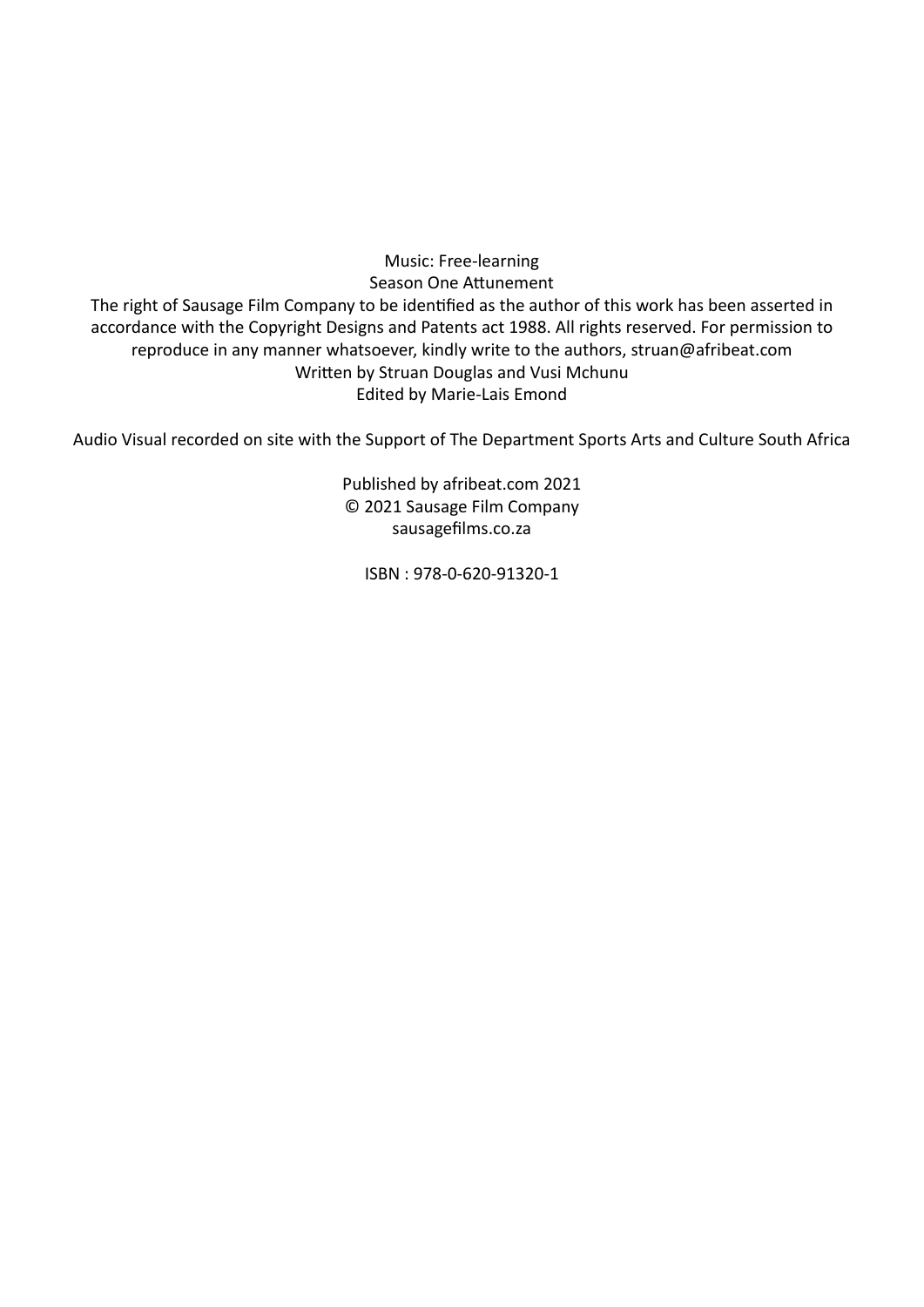### **Introduction**

#### Music Free-learning Season One : ATTUNEMENT

Good day to you student musicians, S.A. jazz learners, music and jazz teachers. In this e- learning, e-music, free-learning, free-music, Music: Free-learning course, we are interactive, participatory and provocative. We rely on: music to be heard and played; on photos and images to be accessed; on audio-visual media to be made and shared; and on the inspiration of the master and student, to carry the great learnings of our South African musical message well into the future.

From the early beginnings of our urban music, through the nuances, improvisation and inspiration that makes us unique all the way into the epicentre of the South African music industry, season one offers scholars, teachers and enthusiasts the tools to begin to feel the music of this country.

This first series of the Music: Free-learning course is brought to you by Sausage Films and The Department of Sports Arts and Culture, South Africa. It has been written and produced by poet, author and heritage practitioner Vusi "Macingwane" Benedict Mchunu and author of the Story of South African Jazz book series, Struan Jon Stuart Douglas.

This series is task-based learning, meaning there is a pre-task and post-task that comes with each video. Institutions, classes, students and participants are encouraged to use the pre-task, to help get the video lesson into your subconscious and then utilise the post-task, to render the learning of the lesson.

As this is a multi-media learning experience, you are encouraged to be as creative as possible in preparing your answers in a multi-media format and to share via social media.

Additional research and reading can be found in the book series Story of South African Jazz, which is relevant and popular to both IEB and CAP syllabus-based learning.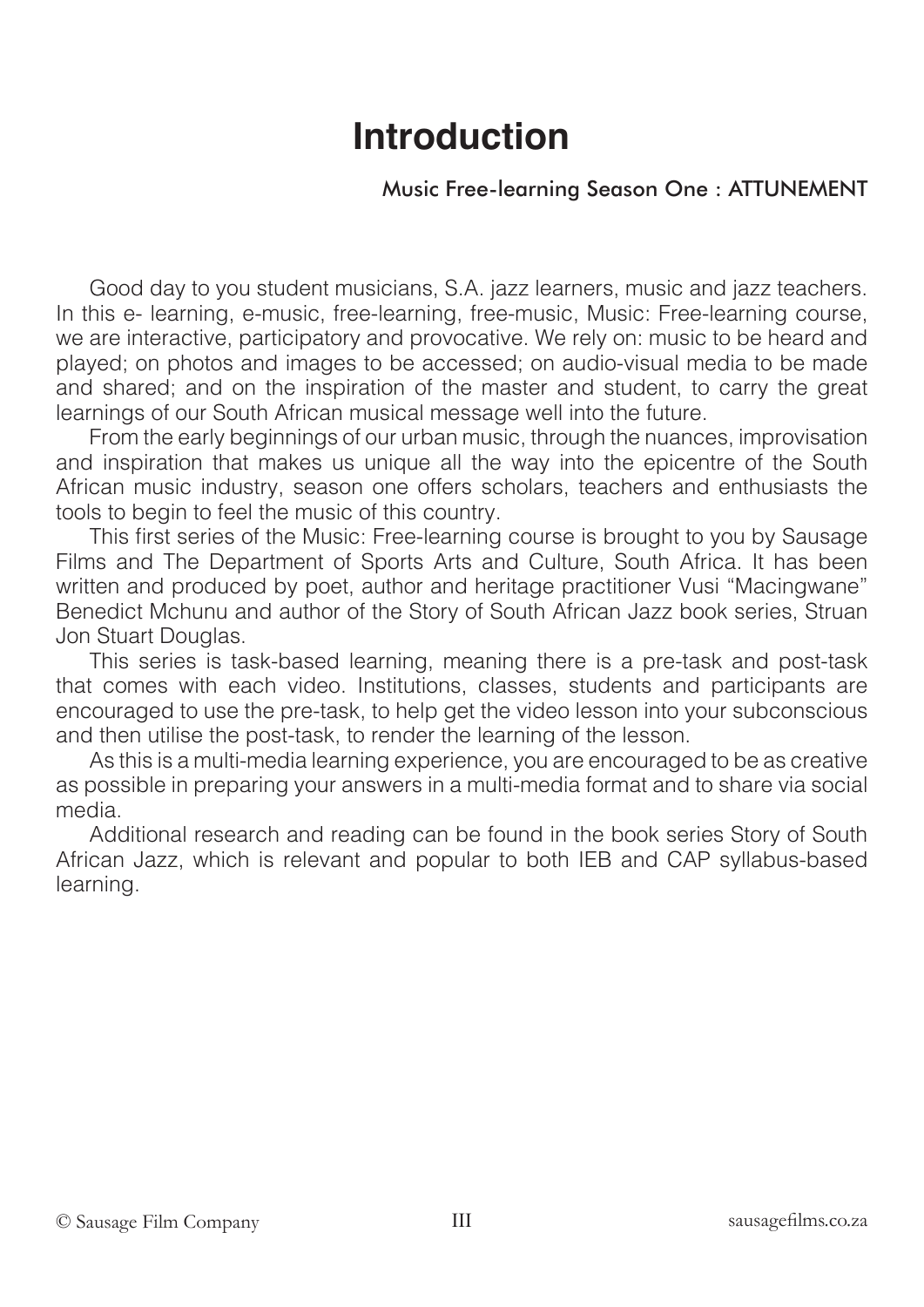### **Contents**

Music Free-learning Season One : ATTUNEMENT

| THE ART OF 1-4-5                                        | 1           |
|---------------------------------------------------------|-------------|
| Pre-task: An elegant and classy music                   | $\mathbf 1$ |
| Post-task : The 1-4-5 progression                       | 3           |
| <b>SONIC NUANCES</b>                                    | 6           |
| Pre-task: Having an open mind                           | 6           |
| Post-task: Vocal Embellishment                          | 9           |
| <b>POWER OF A SONG</b>                                  | 12          |
| Pre-task: Whart sells music?                            | 12          |
| Post-task: Word Sound Power                             | 14          |
| 6/8 RHYTHM                                              | 16          |
| Pre-task: Rhythm as the connecting point                | 16          |
| Post-task : Multiple times                              | 19          |
| <b>BAFO MENTOR</b>                                      | 21          |
| Pre-task: Two-chords                                    | 21          |
| Post-task: Storytelling with guitar                     | 23          |
| <b>FREEDOM</b>                                          | 25          |
| Pre-task: Music in traditional settings                 | 25          |
| Post-task: Music and Freedom                            | 27          |
| YOU-OLOGY                                               | 29          |
| Pre-task: What is your self-worth?                      | 29          |
| Post-task: What is your philosophy?                     | 31          |
| <b>MUSIC RIGHTS</b>                                     | 33          |
| Pre-task: Registering and collecting on your copyrights | 33          |
| Post-task: Challenges in the Music Rights industry      | 35          |
| Final Assessment                                        | 38          |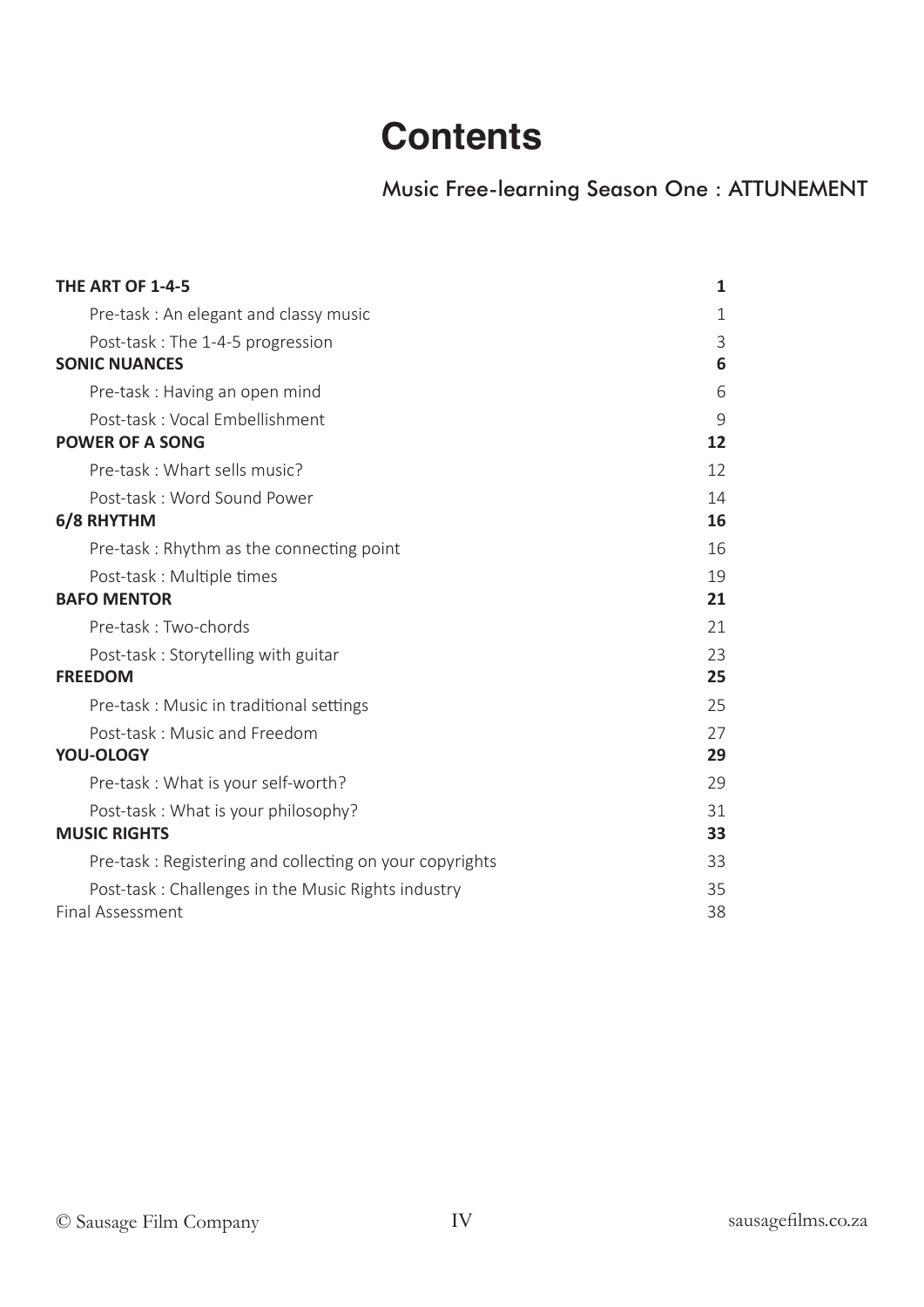# THE ART OF 1-4-5

#### Pre-task : An elegant and classy music

Lwanda Gogwana is a trumpet player, composer, arranger and educator. He is particularly passionate about the music of our rich and diverse South African heritage.

Lwanda traces the Marabi music to a time when it was most elegant, classy and sophisticated, presented with dignity and respect. In this period, the musicians were informally and / or classically trained, receiving and giving their lessons on upright piano's.

Lwanda describes Marabi music as 1-4-5. This refers to the sound. 1-4-5 is a musical structure that gives space for all the other instruments to shine individually through improvisation and collectively, to create a strong musical message.

Lwanda compares this to uBuntu as a philosophical foundation, to describe the community in listening and respecting others on the bandstand. The instrumentation of the piano, saxophones tenor, alto, trumpet, clarinet, drums and the banjo all work together, giving each other space to state something, and are often in conversation with each other

#### **Some of the leading performers**

There were many famous musicians that excelled in Marabi music. Thomas Mabiletsa, the Zulu pianist, played stride piano which was the signature instrument of early Marabi. There were William and Wilfred Mseleku and The Merry Blackbirds. Bra Willie Gumede was born in Nkandla KZN and moved to Johannesburg. With a melting pot of languages, cultures and people migrating or exiling in and out of the City of Gold, Johannesburg was one of many hubs of this urban musical movement. You find Sesotho, Setswana, Xhosa and Zulu languages all in early recordings of marabi. Marabi developed around the 1-4-5 musical progression and produced a vital and unique South African musical culture and style that has continued through multiple generations, all the way up to the current day.

From the Sophiatown Shuffle sound of the swing and big band era, like the Elite Swingsters, to the advanced compositions of Bra Todd Matshikiza, to the avantgarde with Bra Winston Mankunku Ngozi's classic *Yakhal Nkomo*, to fusion jazz, with Bra Zakes Nkosi and the contemporary musicians, including Lwanda himself.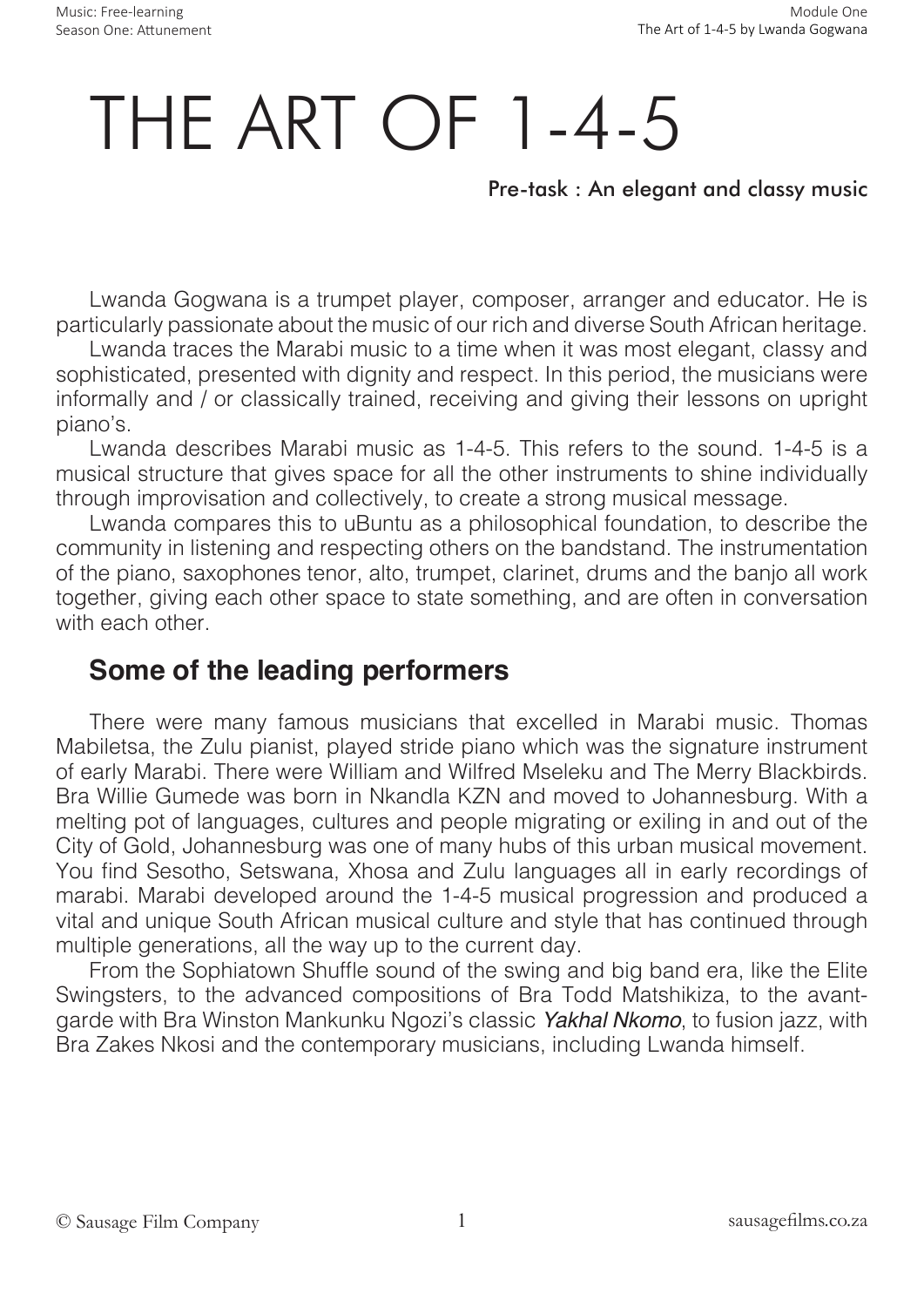### **The recordings**

The book *Marabi Nights* written by Chris Ballantine comes with a CD of 25 well known Marabi pieces. Lwanda has chosen three of these pieces to transcribe and perform. These pieces are *Tsaba Tsaba ke No. One* by the Pitch Black Follies. *Qua Qua* by William and Wilfred Mseleku and *uMajaji* by the Merry Blackbirds.

### **Now, answer these questions**

The goal of the first task is to listen to this music and get it into your ears.

1. Once you have located some Marabi music choose the one song you love the most and listen out for the call-and-response nature of the melody.

What is the pattern which this melody follows?

Is it AABBAA? Or does it break from this pattern and include a C section too?

2. Can you hear a call-and-response pattern between the instrumentalists?

Perhaps it is the left hand of the pianist on beats 1 and 3, and the drums on beats 2 and 4?

Can you sing or play this call-and-response separately from the melody?

3. Can you hear the base movement in the song you have chosen?

Can you isolate the base lines and sing or play them separately?

4. Now can you sing or play the melody by ear, on your instrument?

Can you improvise on the melody and make a variation of the melody line?

Why not transcribe the melody line for us and make a recording of your playing it?

This will be valuable for building up an educational archive for the future.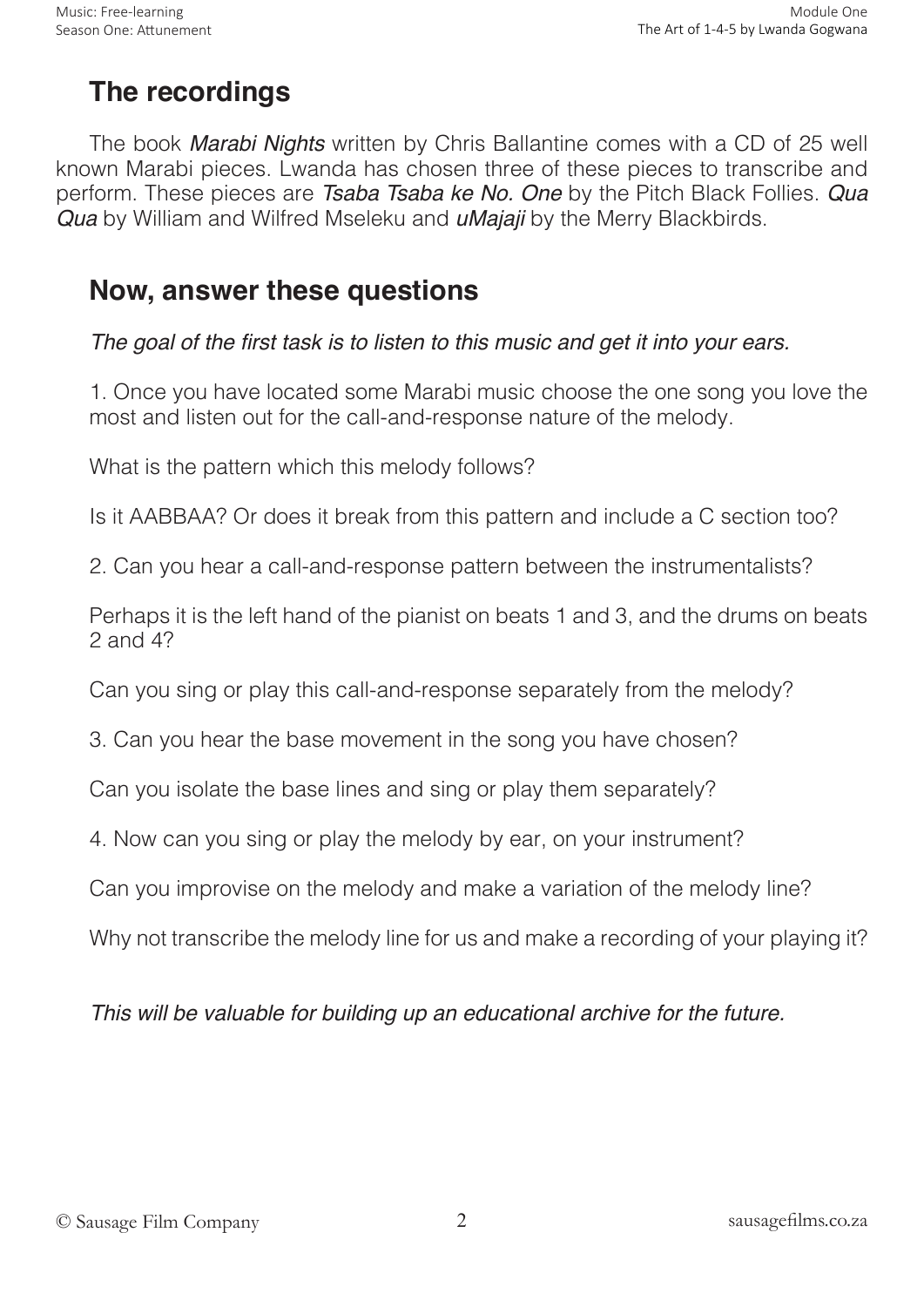# THE ART OF 1-4-5

Post-task : The 1-4-5 progression

1-4-5 in describing the music refers to the sound of the music, primarily. The chord progression does not strictly follow 1-4-5. It varies from song to song.

The 1-4-5 progression is often composed in AABBAA form and style, with the B section sometimes modulating to the sub-dominant, while the harmonic movement cycles in a variation of the 1-4-5 sound.

This harmonic chord progression of the 1-4-5, also filters through all other genres after Marabi. Marabi melodies are quite melodic and often repeated in a call-andresponse fashion.

Musically speaking, the locations all over southern Africa were a melting pot of so many traces of our music that came to be defined by many different names. But there is something that ties all this music together – the 1-4-5 progression.

Marabi is a South African genre or style that transcends language divisions. Marabi is where South African music meets and becomes one. It is a melting pot of languages and cultures and it really exploded in the vibrant inner city locations of Sophiatown, Marabastad and Umkhumbane, for example.

Marabi is the thread of all genres of all South African music, and not just jazz.

In this style we are going to zoom into three unique compositions, focusing on the melodies of these compositions.

### Tsaba Tsaba ke No.1

**Pitch Black Follies** 

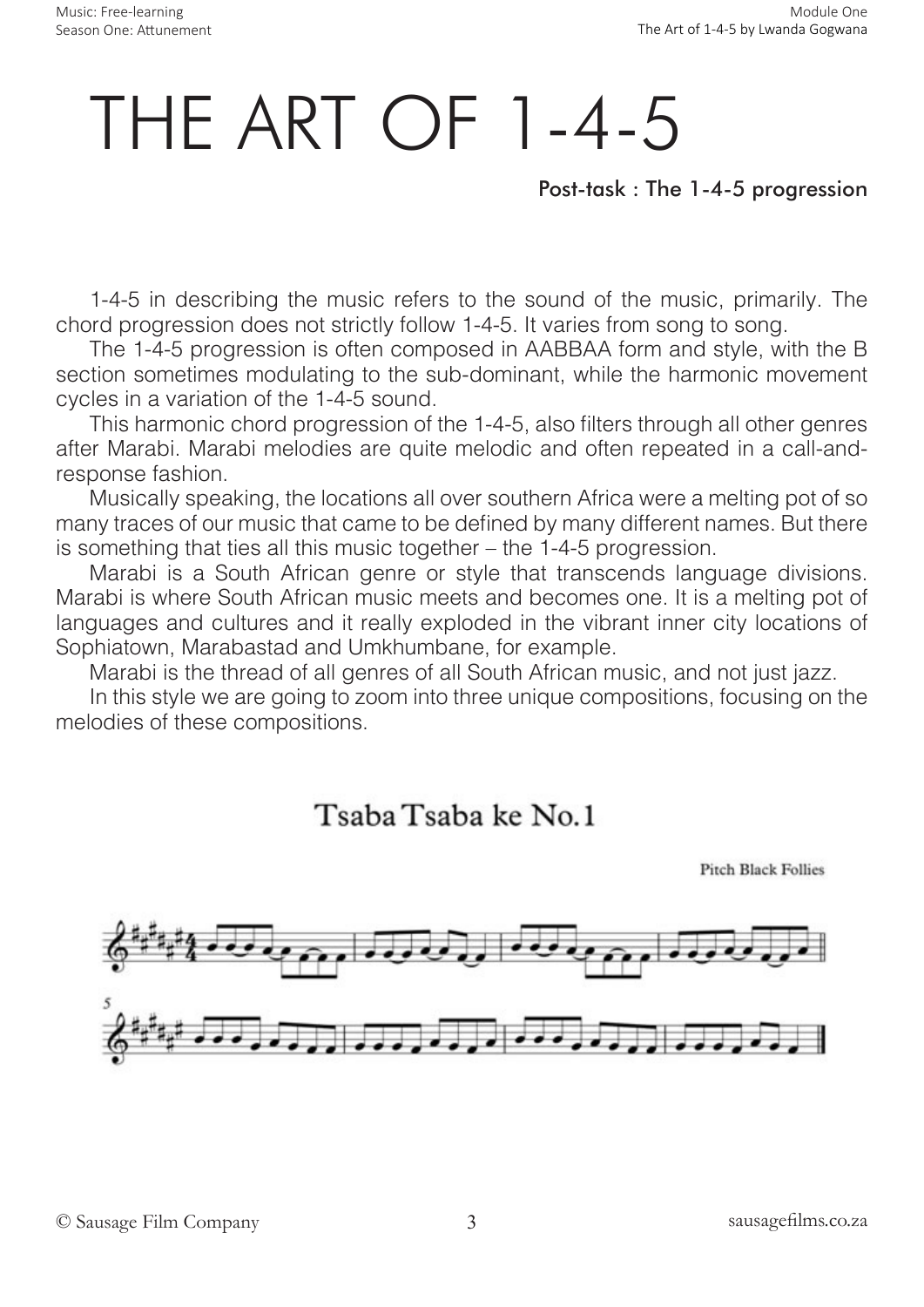### uMajaji

The Merry Blackbirds ARR. Emily Motsieloa



Sheet music kindly provided by the presenter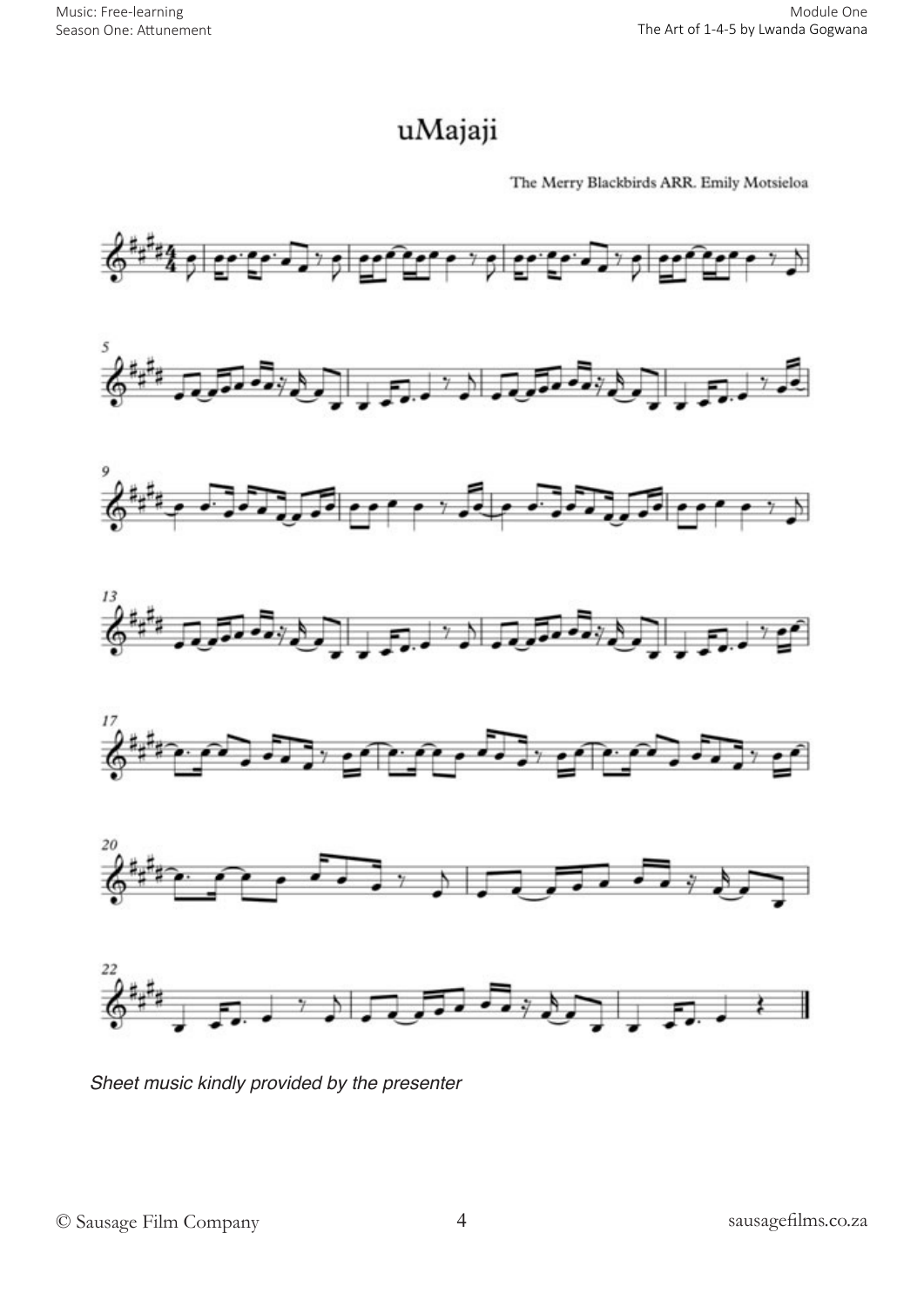Qua Qa

William & Wilfred Mseleku



### **Now answer these questions**

1. How are 1-4-5 melodies usually constructed?

Can you identify the A and B sections of the above melodies and the call-andresponse lines?

2. Can you identify the harmonic movement of the cycle of each song?

3. Can you find the clarinet part in the song uMajaji. The clarinet offers a contrapuntal melody from the main melody, but it does not interfere with the main melody. This is where the ubuntu philosophy shines too. Can you sing or play this contrapuntal melody?

4. Take your favourite Marabi song and compose a variation to the melody. You are welcome to share your variation with us because it adds to our musical archives and South African heritage.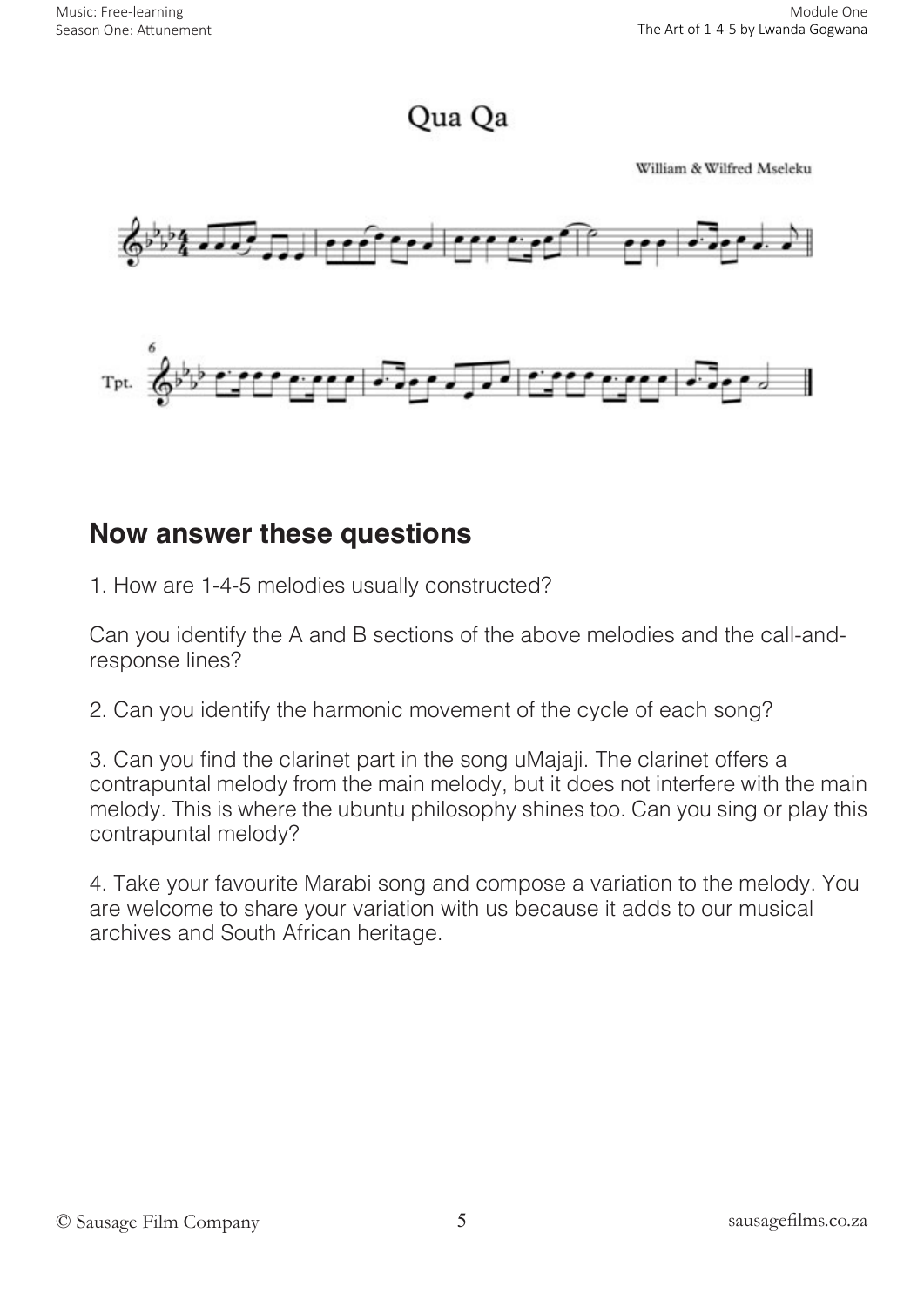# SONIC NUANCES

Pre-task : Having an open mind

Singer and trombonist, Siya Makuzeni is a band leader, collaborator, composer, arranger and lover of music. She performs widely in crossover bands and in styles ranging from jazz to electronic and groove. Siya started off with classical and baroque music and then learnt jazz at high school. She has always been interested in the different facets of music: performance and what it means and entails to make music and be a musician. She is currently at the forefront of a surge of freshness on the South African music scene.

Siya has a real passion for music. Ever since she discovered that music was something she was going to do as a profession, she began to realise that there is a huge amount of space for expression. From early on she began to explore the many different musical styles and genres.

Having an open mind starts with listening to a wide variety of music. Siya has always loved all sorts of different genres. She imagines a middle ground where different influences can be drawn from, and different ideas fused, to create multilayered music. She works with fusing and melding genres. Jazz as a genre is quite diverse all over the world. Siya has fused jazz with new soul, hip hop, classical, or electronic and drum and bass and melded them with rock music. This complete love of melding genres and musical influences has fed into the imagination of the musician.

Having an open mind is really expanded through collaboration and interacting, across styles and with different musicians. This becomes a reference point for gauging your knowledge against other styles. This influences the way you hear and write music helps you get into that free space where your own unique voice and typical sound can come out.

As Siya says, "There is so much music when people are less scared to be themselves." How do we take that risk, take that leap of faith into the unknown? How do we prepare ourselves for the great surprise of creating something new? By knowing, we are supported.

Many people would assume a voice must sound ethereal and sweet, but what about a voice that is growling, bending notes, singing like a sea gull or making any number of strange or unexpected sounds? Through experimentation and the freedom to be herself, Siya began to explore the possibilities of finding her own unique voice.

There are only certain things you and only you can do with your voice, that nobody else can do. There is no better training than experimentation and the freedom to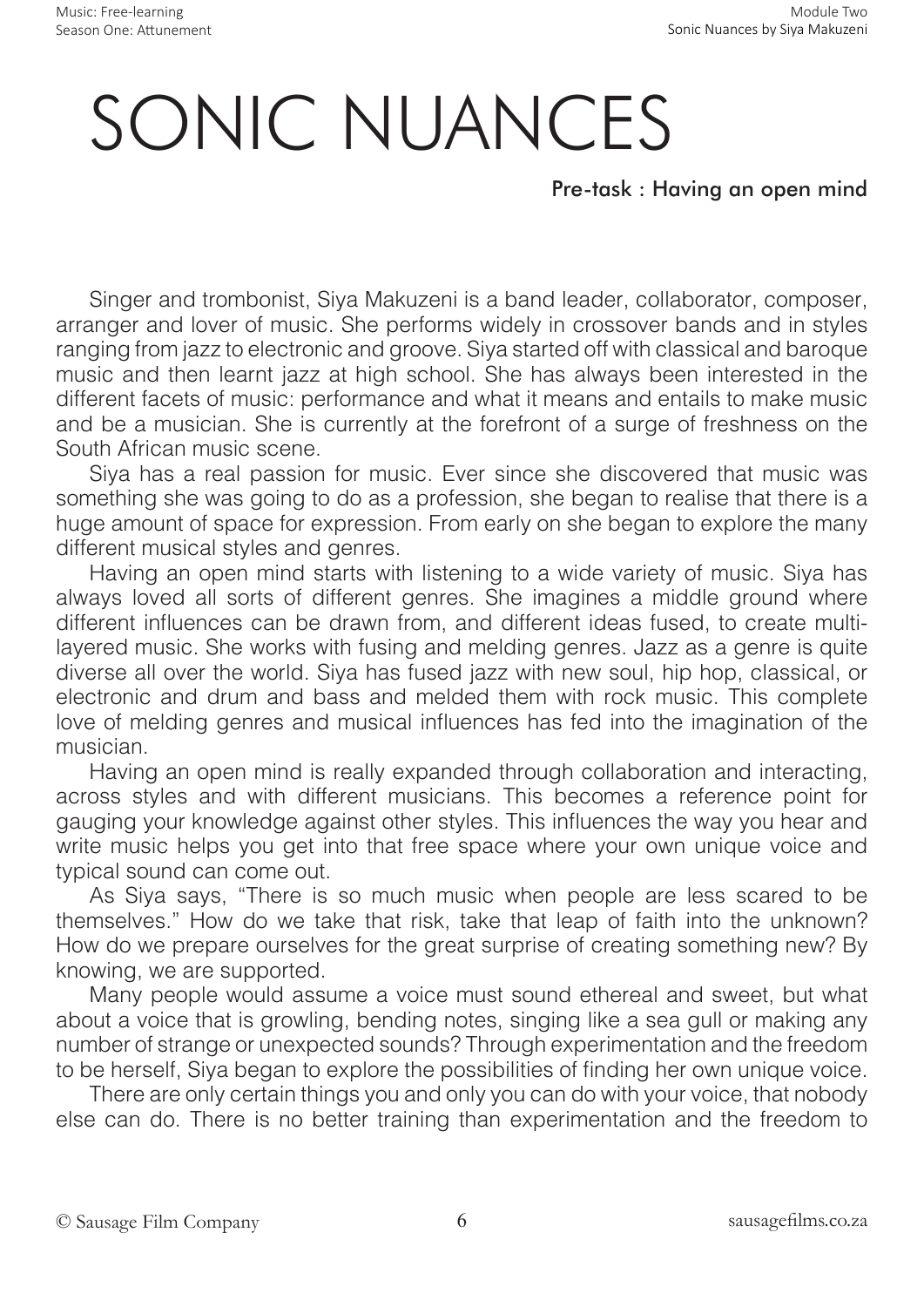experiment. This is the nurturing space in which to grow. Some people call this the deep end and say the only way to learn to swim is just to jump right in. Experimentation is not a comfortable space and never will be. However, it is a rewarding space. When you throw yourself right into the deep end, you will see which way the current flows.

Go with it and see where it takes you. This is what the great musicians call learning while playing, learning on stage or learning on the job.

#### **Vocals are an instrument**

Siya Makuzeni says there is really no other vocalist like Ella Fitzgerald. She uses her voice as an instrument, delving deep into the music and showing what else is possible with vocals?

Siya is both a vocalist and a trombone player. Having both instruments to draw on definitely affects the way she improvises and composes, adding a lyrical approach and more dynamic tone projection to her output. As she says, "I definitely recommend all vocalists to pick up another instrument."

Any kind of instrument in your periphery is going to be helpful in learning composition, understanding harmony and arrangement. As a vocalist who plays another musical instrument, you can widen your application of harmonic logic.

#### **Now, answer these questions**

1. What is your voice capable of doing?

Where are your strengths and what are the points you need to improve upon?

What do you like doing with your voice?

2. Crossover is a term describing many different elements that come together to make one coherent musical expression. What musical elements would you ultimately like to choose to create a unique expression that fills you with excitement?

3. What are the different nuances that people will be able to pick up from your vocal capabilities?

What are the compositional elements in your music that an audience will be able to pick up as unique?

And how would you be able to convey these elements in an arrangement?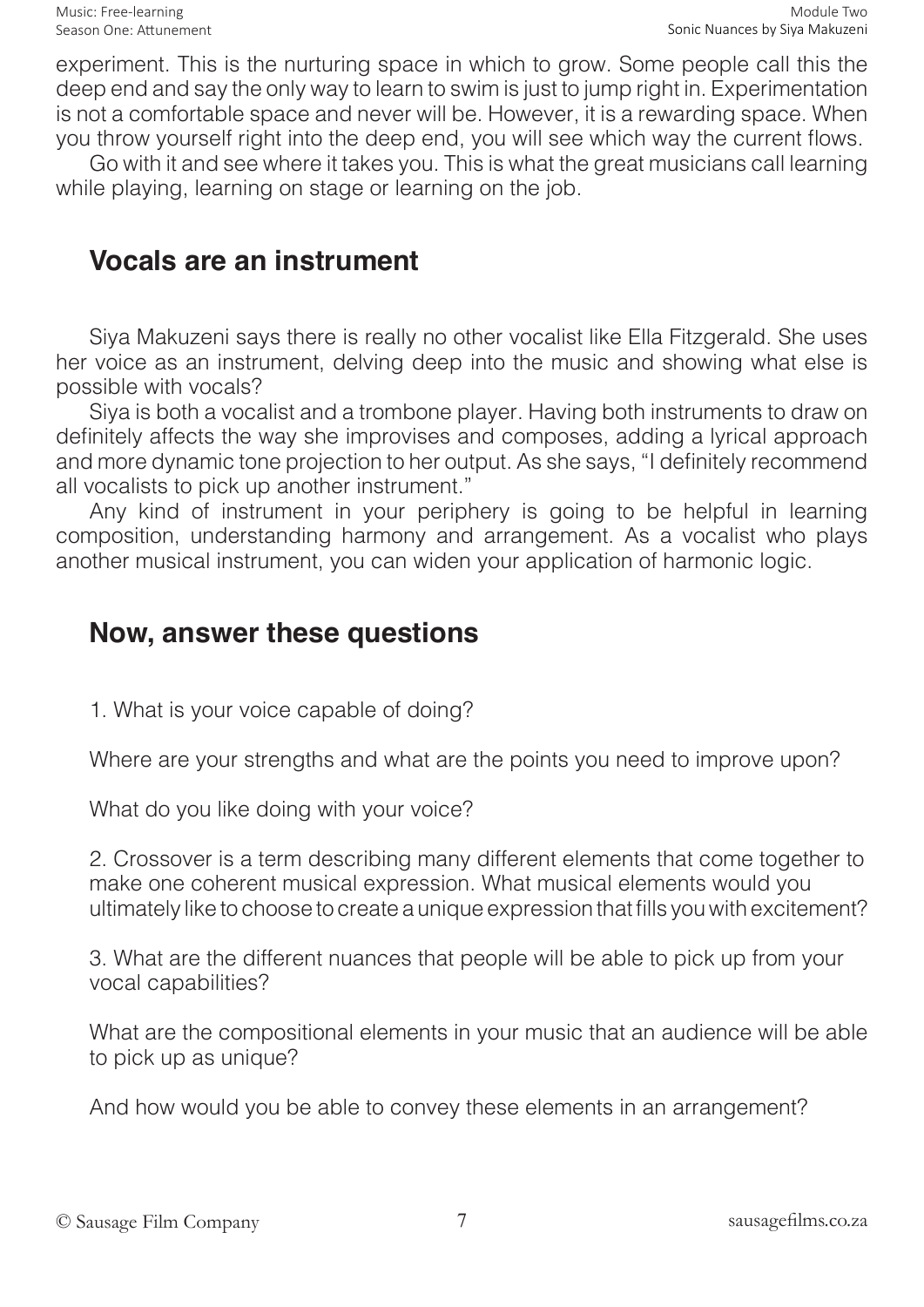4. For Siya, using the voice as an instrument has taken her more into the avantgarde musical space where there is freedom to be innovative and to use different sound effects in her musical approach. So, the approach to a vocal solo is no longer in being lyrical and having a phrase that goes over the entire bar but can take on a percussive element. Imagine using your voice as a drum?

5. Now, find a song you love. Then improvise over the rhythm of the song. What amazing things can you do on top of this, to stretch the boundary of the vocal timbre and tonal basis?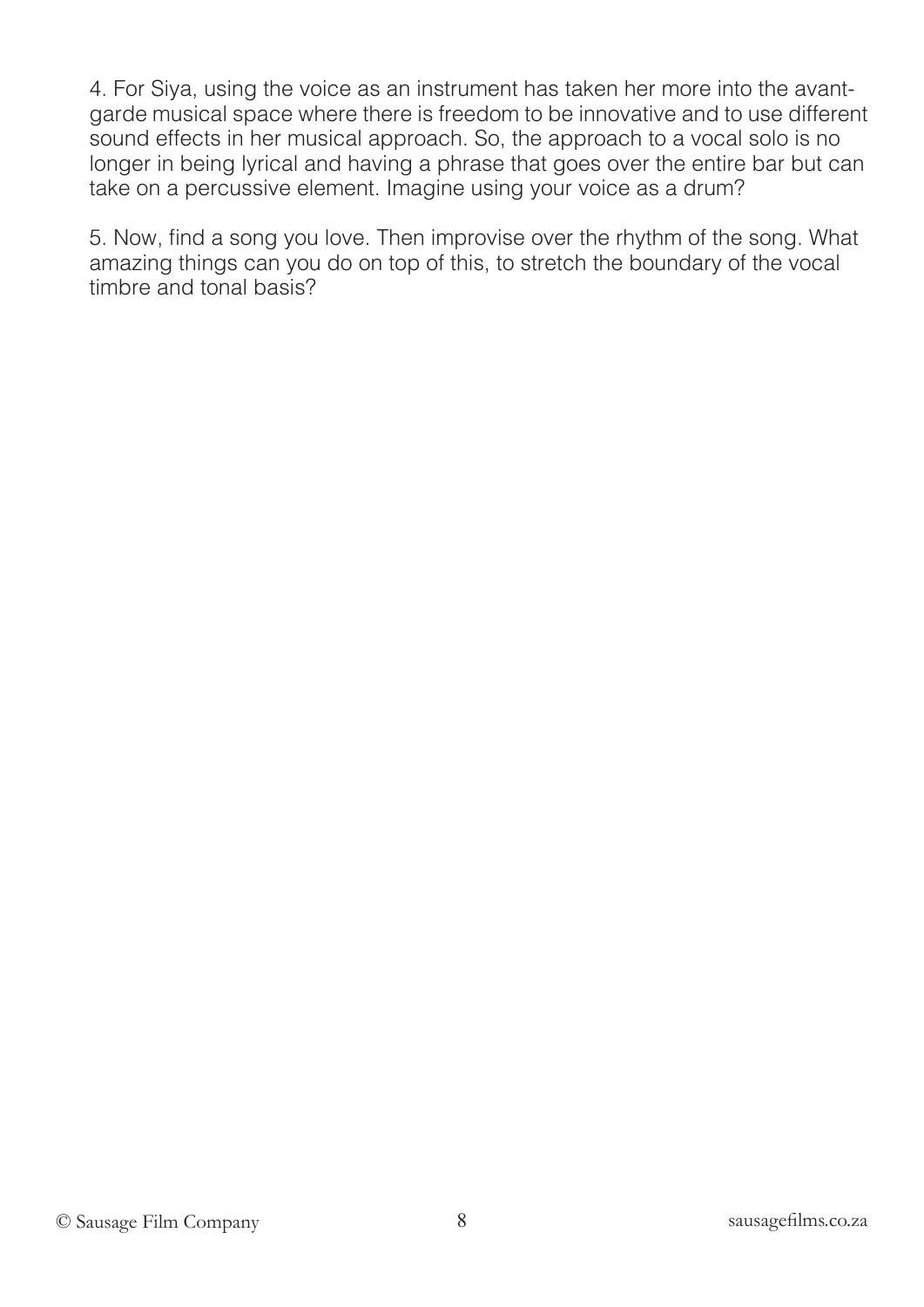# SONIC NUANCES

Post-task : Vocal Embellishment

The voice is a musical instrument. To find your own voice, a great way is to learn to step away from the standards and those tried and tested formulas that obviously work, such as delivering the lyrics in a certain tonal structure that doesn't deviate from the diatonic progressions. This is a wonderful foundation that you have learnt, but once you have learnt it you are able to stretch the boundaries to see what else is possible. In other words, step away from the melody and start embellishing and come up with new phrasing.

Some people may call this improvisation and why not? Take scatting for example. Improvising while scatting creates that element of surprise. By hitting notes you didn't consider possible or using scales you might otherwise shy away from, you will give your solo a different shape. Scatting allows you to move into unchartered waters and be more creative.

### **Drawing from tradition**

The Xhosa folk music tradition is known as one of the most musical. There are distinct Xhosa harmonies, rhythms and progressions which draw us back home and sound extremely South African. Music and dancing are part of traditional ceremonies. Siya grew up with this music and really loved the tonal aspects of Xhosa folk music. She loved the way the women have a language as a group and the music is very communal. A lot of what she learnt was from watching these traditional people as they play, their holistic group dynamic.

Part of finding your own voice is recognising where you come from. There is something unique about how we approach our music in South Africa. Identifying with our traditional music helps us to identify the space we are in. When we have an interest in our own folk music, it is a great base from which to develop an interest in the genres of folk music because there are some extraordinary similarities. Take, for example, the split-tone singing of the Eastern Cape and the split-tone singing of Mongolia. The music is a bridge that can bring these communities together, even if people can't speak to one another, because of the language barrier.

The foundations of traditional music forms have been around for a very long time. They are well versed styles of music and a lot can be drawn from them, even from a Western point of view. Even in traditional African music there are harmonic and tonal structures that can be decoded in Western theory. The language of traditional African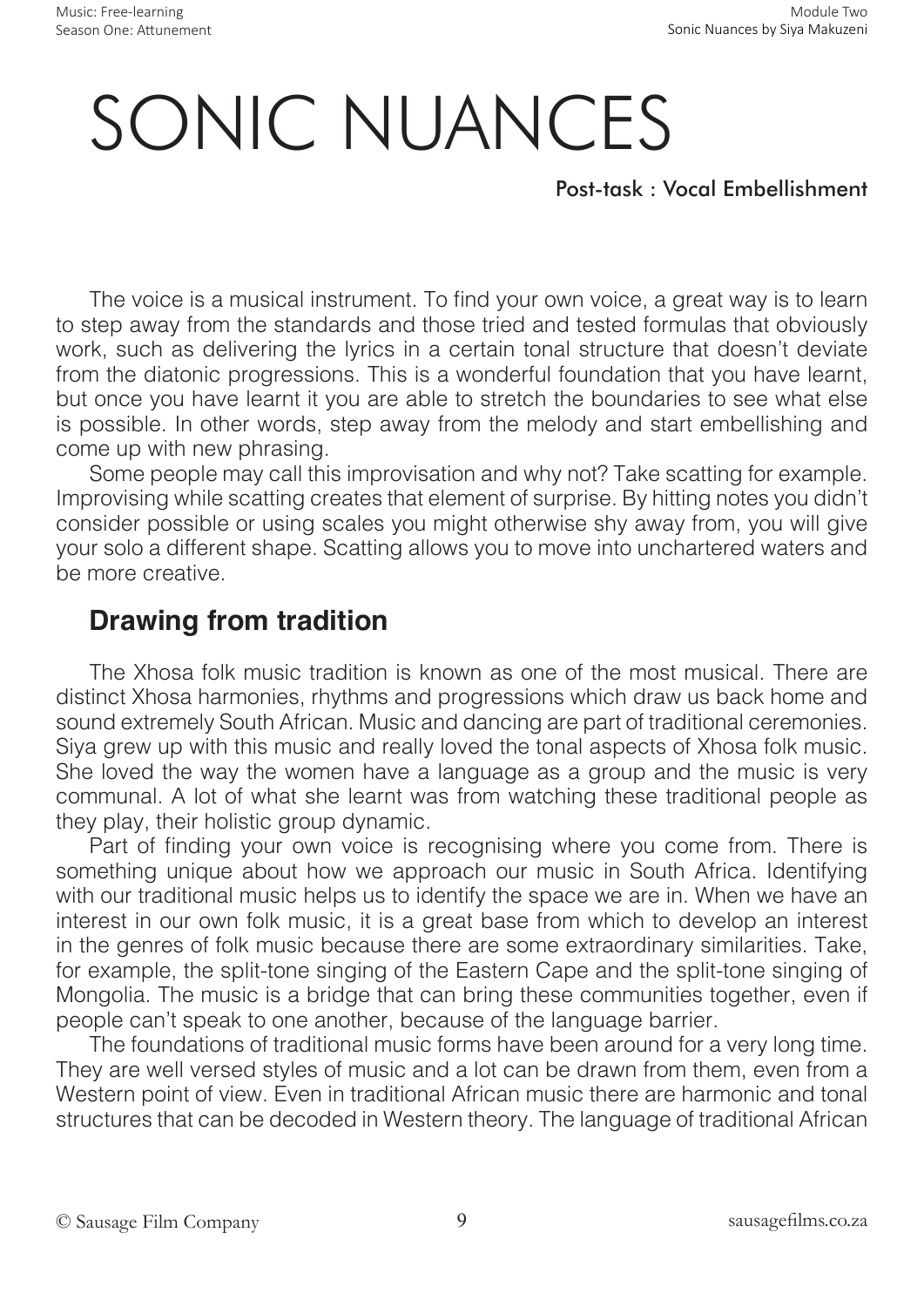music can be interpreted in a way that makes sense to Western schooled musicians and students. This is a musical gap that can be bridged through ethno-musicology so that these concepts don't stay hidden or considered as something that is other to Western music. African music needs to get to the point where we have our own language for it.

Many South African musicians such as Bheki Mseleku have used traditional South African music to create a unique sound. Your roots music from home really helps to shape and develop how you turn out as a performer. Your roots are crucial to how you are going to present yourself and stand out, particularly when you arrive on the international stage.

### **Now, complete the following exercise:**

1. Siya developed her vocabulary by taking standards from the great jazz composers such as John Coltrane, Dizzy Gillespie, Chick Corea or Herbie Hancock and transcribing the music and then playing it out. This helps build your vocabulary.

Take one of the compositions of these great composers, and learn the melody. Rearrange the melody in such a way that you embellish it. Bring in new notes that are not necessary and create your own interpretation of the song. This can become a new melody.

2. How does this new melody speak to you in terms of your compositional voice?

Take note of the formulas and foundational structures that come into play: the context; style; musical thematic and progression elements?

3. What are the different nuances that are used and how do they relate to your compositional capabilities?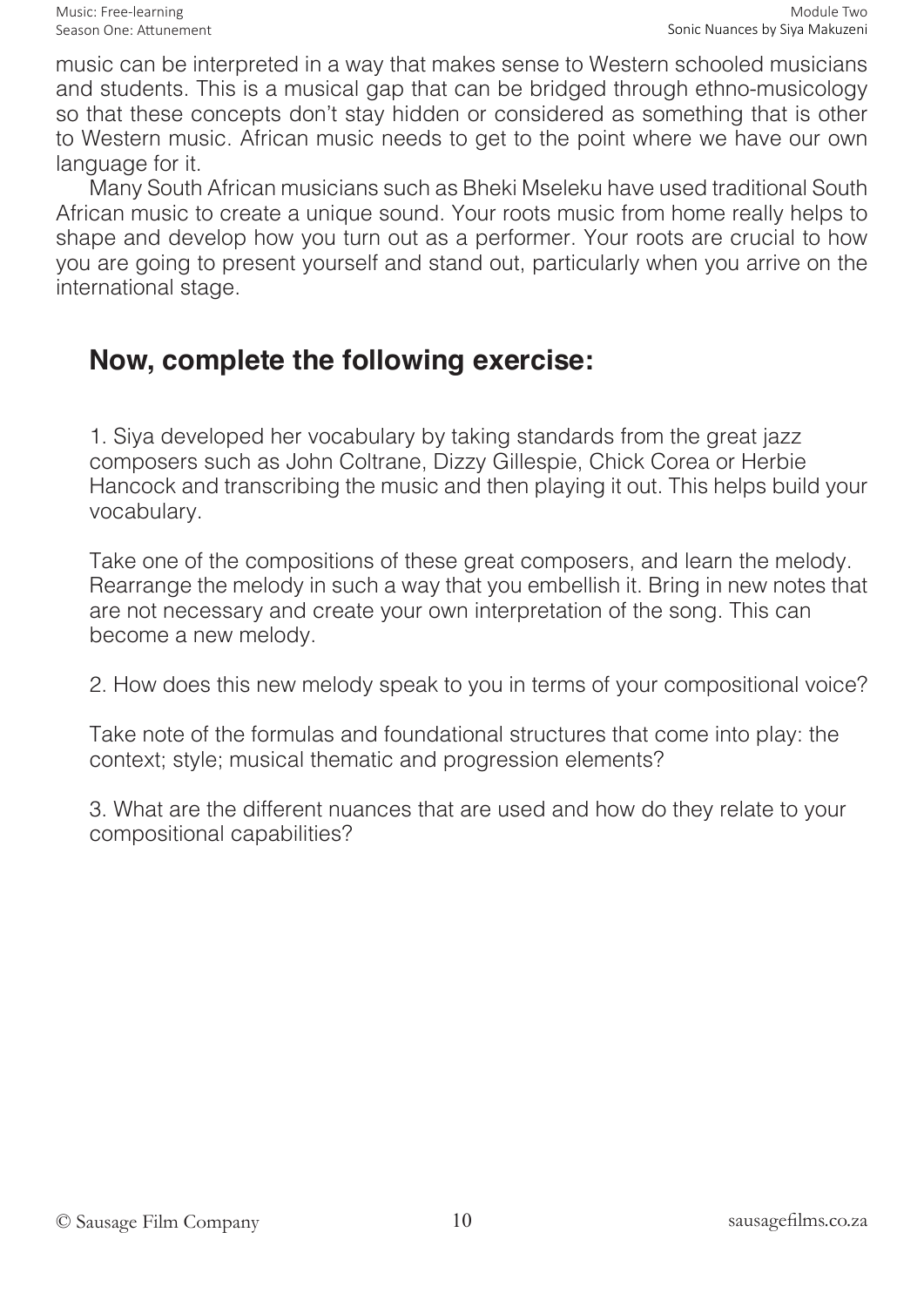4. Poly-rhythm is essentially being able to take a rhythm in a certain meter and then to start adding other rhythms on to it – that all correlate, even though they may be in different meters. It is mathematics at the same time.

A great influence for all popular music is that African Groove or what Siya calls, "the intrinsic African pulse." There is a difference between a beat and a pulse in the poly-rhythm of African music. The African pulse is always constant and speaks to the internal rhythm of the body. It adds to the excitement and movement of the music.

Find a poly-rhythmic song that you love and improvise with the rhythm. Now see if you can find a poly-rhythm song in a jazz context.

Can you count out the rhythm?

Can you feel the pulse and feel how it pushes and pulls the rhythm? Can this inspire you to create something of your own?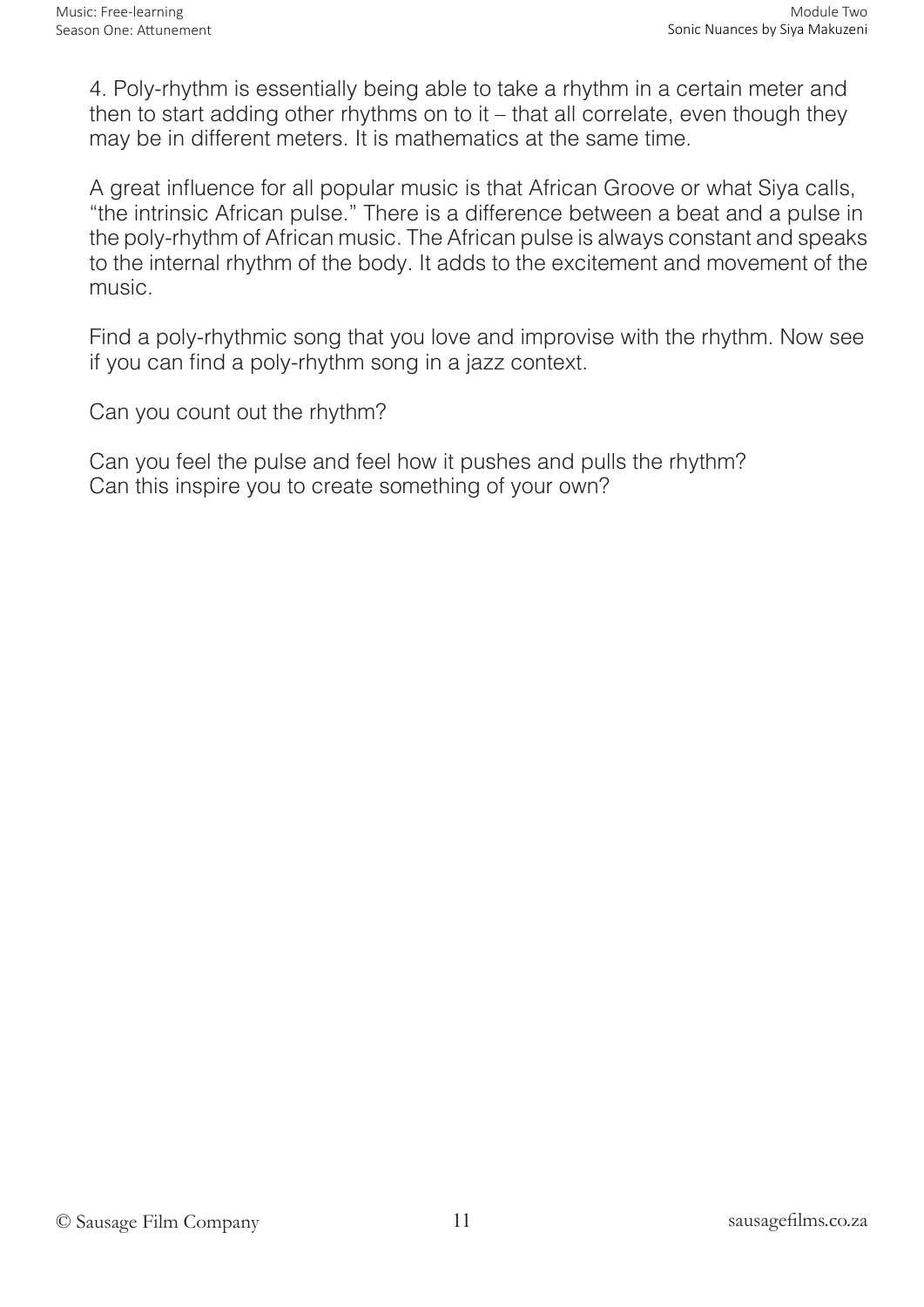# POWER OF A SONG

Pre-task : Whart sells music?

Singer and songwriter, Masauko Chipembere was born in exile in the United States, Los Angeles California, far away from Africa. His parents were Malawian and involved in the political struggle in Malawi. Masauko remembers his father as a nervous politician with staunch Pan Africanist ideas. His father chose to open his letters outside because he was afraid his political opponents might send a letter bomb and blow up the house. Music always had a soothing quality for Masauko as he listened to his mother singing. His mother was influenced by the music she heard, growing up in Malawi, such as the music of Miriam Makeba and Dolly Rathebe. In 1994 Masauko returned to South Africa from exile and formed the successful musical duo BlkSonshine. Masauko is currently based in Costa Rica.

So, what sells music? A great song ...always will, always has! You have to have something deeper, a great book, a great story, a great recording, a great song. You have to go to the ethereal world, that deeper point that connects with the customer. Have you got something they like or are inspired by: your lyrics; who you are; what you say and what you represent? Do you touch people's hearts? That is what a great song does.

### **Developing an ear for a good song**

Growing up in Los Angeles, Masauko lived across the road from Caiphus Semenya and Letta Mbulu. Their son Mosese went to his mother's creche. Masauko was continually around these artists. He thought Caiphus was the coolest black man around. He drove a Peugeot. He had a pretty wife and he was a musician. And, from that early age of seven, Masauko decided he wanted to be like Caiphus. Caiphus bought Masauko his first record label where he started listening to the music of Bob Marley and Steel Pulse. This really influenced him and brought the idea of Africa into his consciousness.

After school, Masauko met South African-born producer Russel Pope in Los Angeles. Russel left South Africa in 1960 and went on to an incredibly successful music career as manager of the hugely successful pop group - Supertramp. He engineered, recorded and produced at a high international level, including at Abbey Road Studios where the Beatles had recorded. Russel had an incredible ear for a hit song.

He described it this way: "Have you ever gone to a family with four daughters?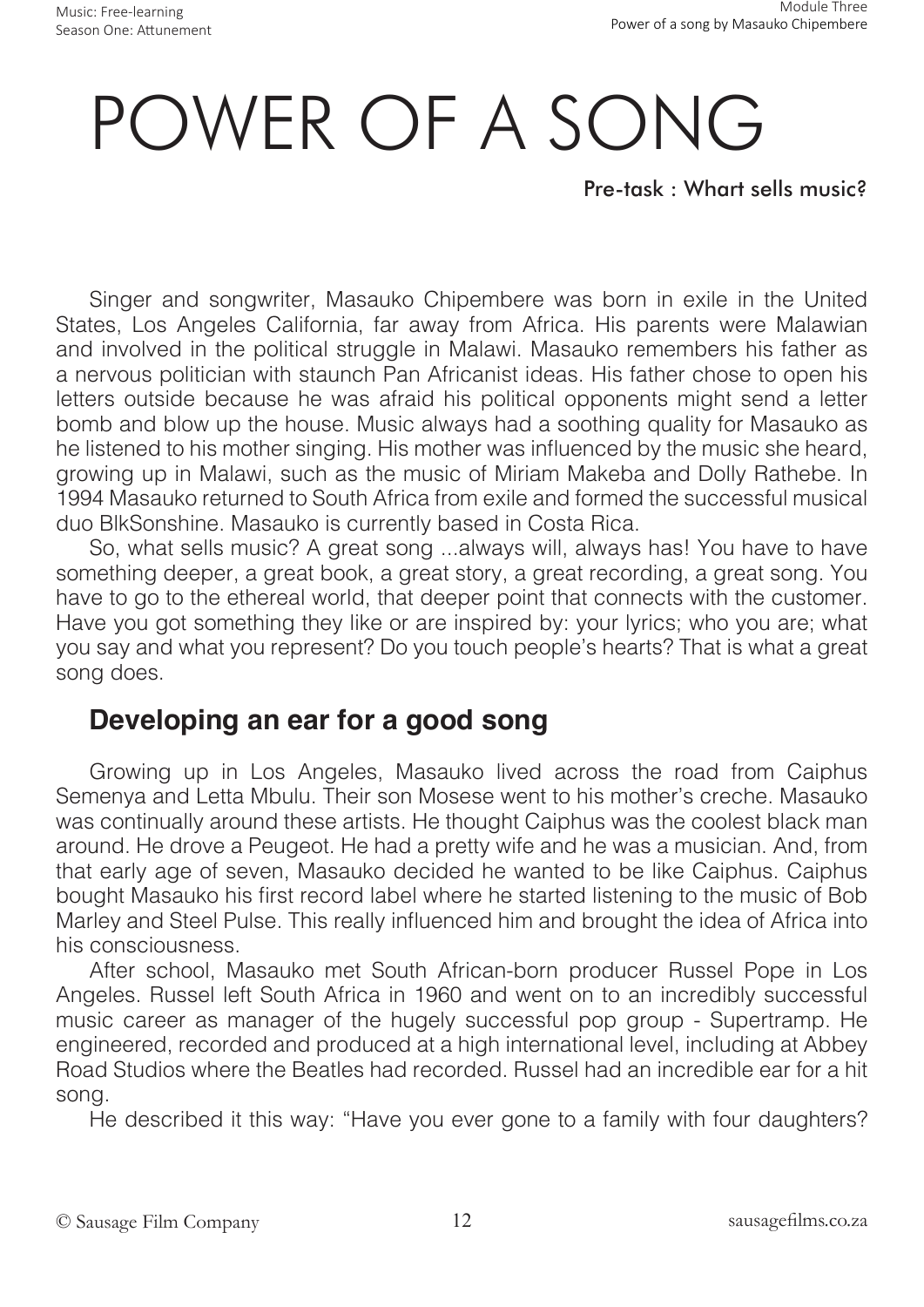Have you ever noticed one is always more gorgeous than the rest?"

The mother of the daughters will tell you they are all as pretty as each other. And that's the way a songwriter is. A songwriter is like the mother of his or her songs. The songwriter thinks all of them are just as beautiful as each other.

But, one of them sticks out from the crowd with something the others don't have. The songwriter can't see it because he or she is too close to it.

One of Russel Pope's solutions to identifying a good song is to collaborate with another songwriter. He said, "If you are going to get good at song-writing, you always need to put yourself next to somebody who writes different to you but very strong. It creates a supportive competition – you are writing, they are writing and you are making each other better – feeding each other's songs in the best way you can, to embellish them for the better of the collective."

#### **Now answer these questions**

1. Hugh Masekela said, "If you want to get to the people, sing a wedding song." What is a popular wedding song from your tradition or another that you love?

2. What is your favourite poet? What is your favourite poem? And can you put it to a rhythm?

3. Song-writers switch words around to find their true meaning. For example, Fela Kuti took the word "democracy" and altered the meaning to "demo," and "crazy" meaning a demonstration of craziness. Can you think of a word in common use that you can alter to bring a real and transparent meaning to it?

4. Do you like to write songs alone or do you have a friend you collaborate with? Can you describe your musical similarities and strengths?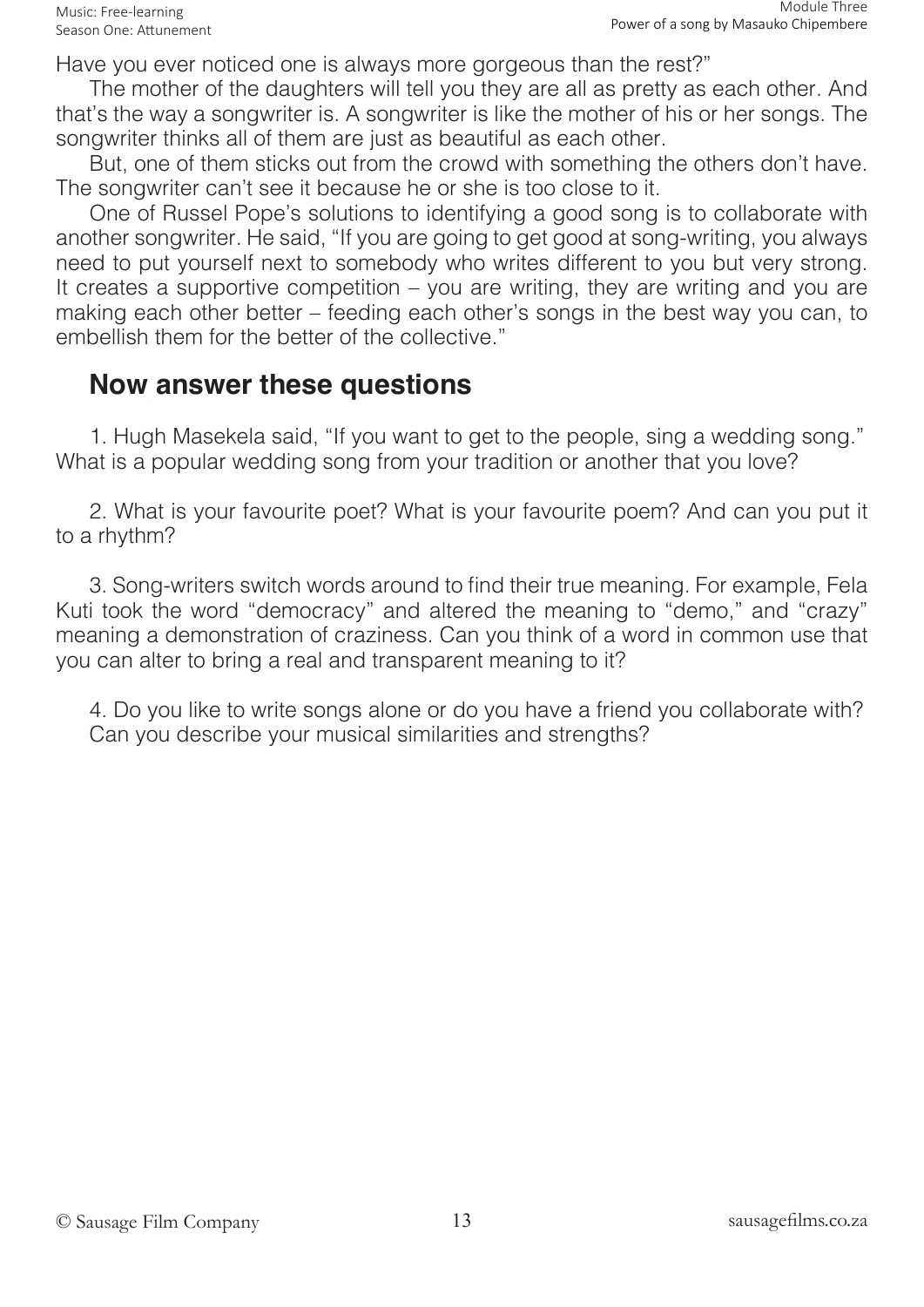# POWER OF A SONG

Post-task : Word Sound Power

Songwriters don't just listen to songs – they also spend a lot of time reading and studying. One of Masauko's favourite poets is e e cummings, whose words and rhymes had such rhythm and cadence to them that it was clear he was using language as a form of music. Reading and interpreting these kinds of rhyming lines have inspired him to write lyrics because he became fascinated that words could be used to create the kinds of patterns that could stick to their listener. Over time he began to realise that this is also the origin of mantra, which is that set of words people use when they are meditating, to go inside themselves to try and influence their own mind in a certain direction.

Songs are a way of shifting consciousness through getting ideas to circulate in the mind constantly. If you listen to poets like Kamau Brathwaite, there are ways, that we can think of words a little differently by their sound.

Masauko traces this form of songwriting as a form of chanting or prayer (not necessarily in a religious context) to ancient Egypt and to a place called Kemet where an African culture existed for thousands of years before Christ. This culture had scribes who would write verses and hymns that would allow for the repetition of certain ideas to make it into society. Writing is a way of influencing the world around you. That is why the first things the corrupt dictators in Africa do is go after the musicians. Just think of the Nigerian government going after Fela Kuti, throwing his mom out of the window.

There is power in what a songwriter does. Masauko's philosophy of songwriting is the idea that we are using words to transform the things around us. Like the Buddha said: "With thoughts we manifest the world." GOD said, "Let there be light." And there was light! Through song can we manifest the world? Masauko is saying this is possible. Popular songs create a call-and-response between the singer and the audience and so a sense of alchemy, where shared ideals and change can manifest themselves.

### **Open to interpretation**

Masauko's South African band, Blk Sonshine wrote many popular songs including Birds will Sing, *Soulsmile* and Me and My People Building. But one of their most popular songs in terms of radio play was *Born in A Taxi*. It was written by Neo Muyanga. The lyrics go: "I can spend my time loving you if that's what you want me to do?" The song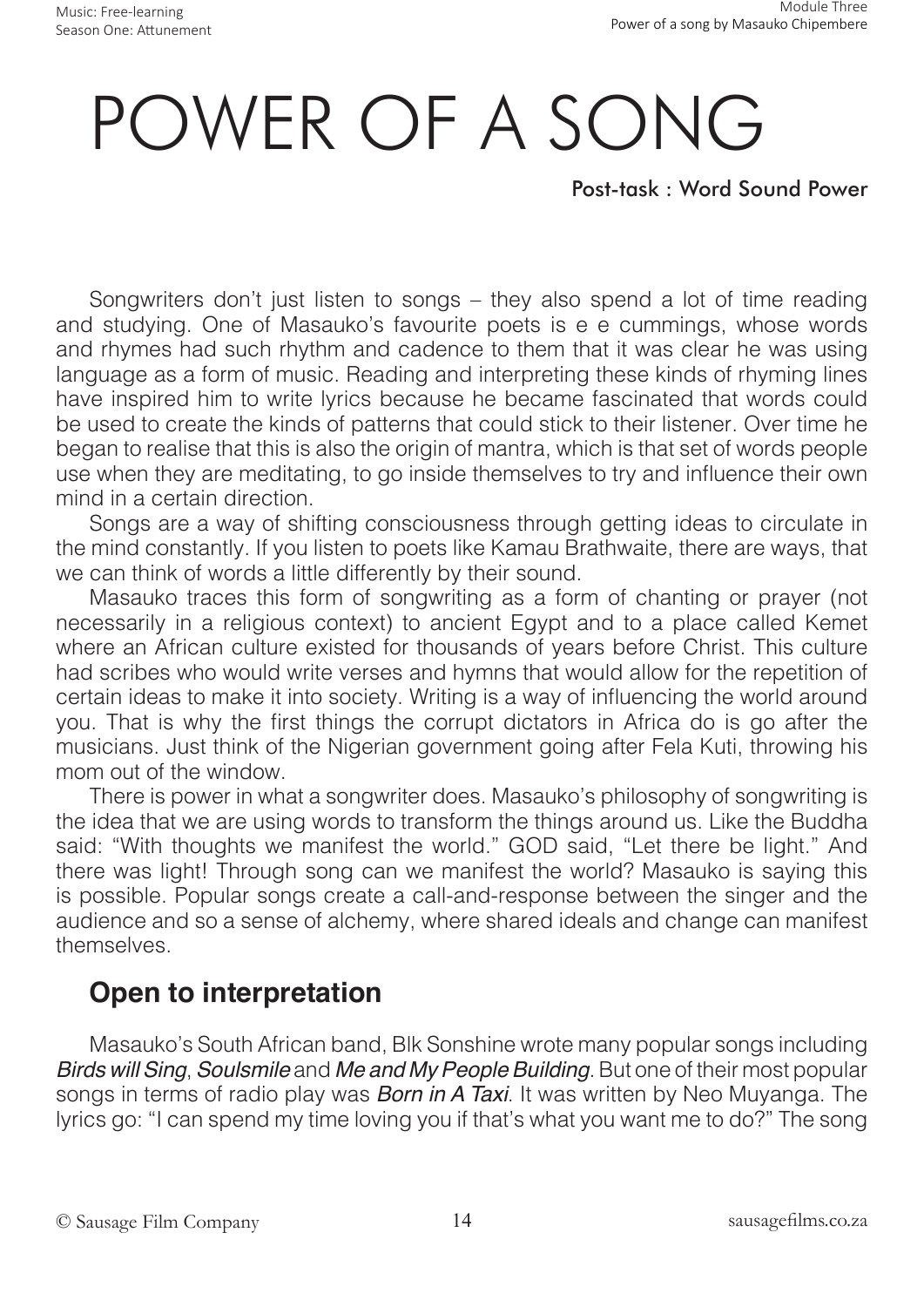is timeless. However the lyrics don't specifically refer to anything. As Neo described: "The song is open to interpretation. It means whatever it means to you."

By allowing your lyrics to be a little ethereal, you leave room for the listener and allow more and more people in the audience to vibe with your lines.

#### **Now answer the following questions**

1. Masauko is sharing one of his many beautiful compositions with us called **Birds** *Will Sing*. This is a song about a song. The lyrics go: "One day my bird will sing a song to heal us all."

For Masauko the bird is a metaphor for the spirit. This is not an original idea and goes back to the famous poet Maya Angelou who wrote: "I know why the caged bird sings?" And it goes back to ancient Egypt where the bird represents the highest mind, the highest spiritual notions.

"The song will give us wings, the song won't let us fall." "And when my bird does sing, the people will come one." "All into the love and let that love be strong."

Masauko is imagining this song provoking healing and a feeling of collective solidarity or what we call uBuntu – that we exist for each other and that we are all unified as one.

Now, write out the favourite lines from your favourite, most poetic song and try to interpret the hidden meaning.

2. A great song can be played in multiple formats and used in multiple ways because the message can stay the same. Like Masauko's **Birds will Sing** can be played acoustically, by a big band with a calypso beat at the centre of a celebration.

Now, can you think of a song that you love that has been covered in more than one different musical genre?

3. Masauko believes you can bring things into existence through your words. As a youngster, he sang about returning to Africa from exile and then, in 1994 his family returned to Africa. Think for a moment of what exactly you would like to bring into your existence?

What reality do you want to create for yourself?

Can you put it into words?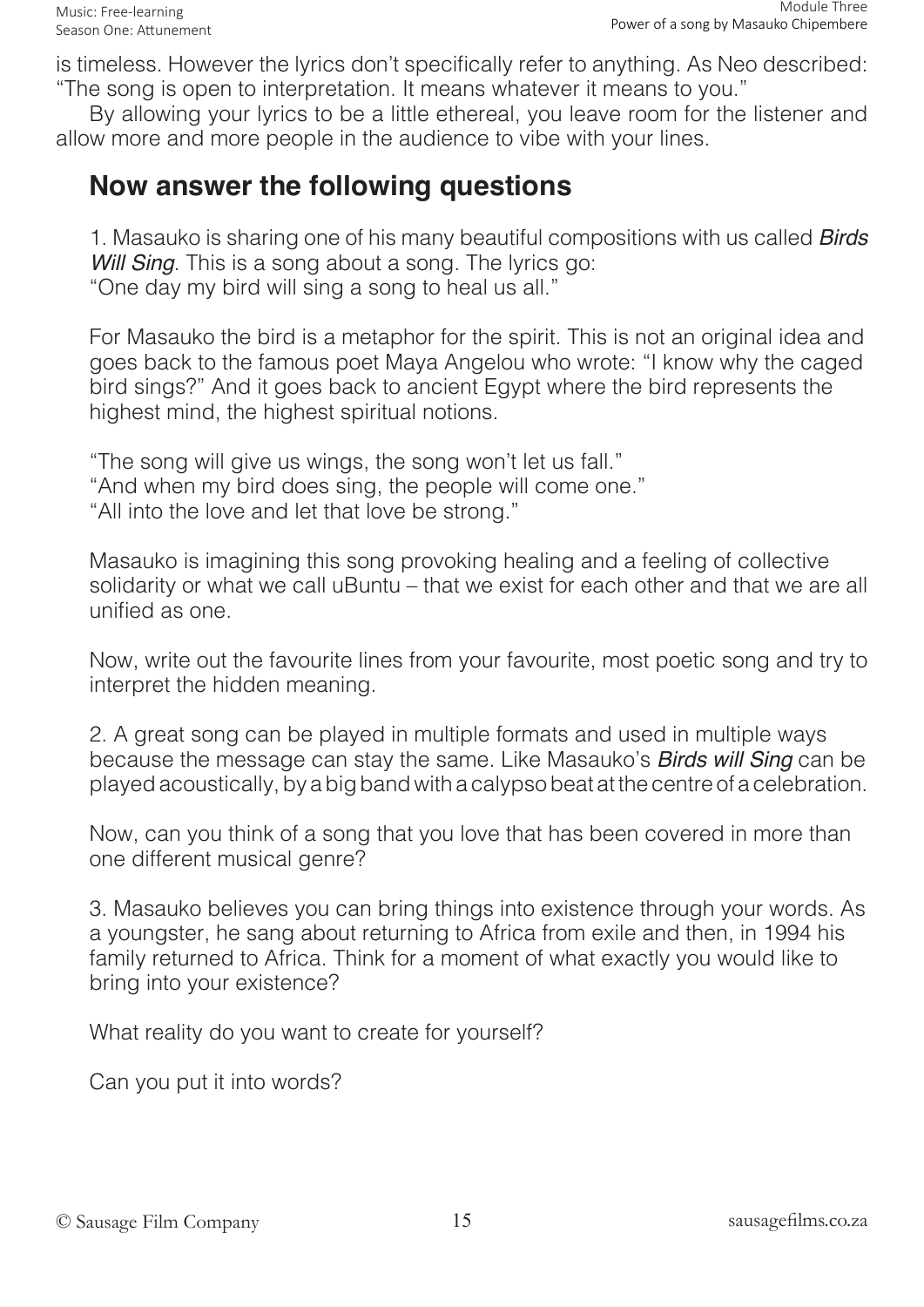# 6/8 RHYTHM

#### Pre-task : Rhythm as the connecting point

Through his travels, over many decades, Eugene has worked in diverse communities. He has worked in prisons, with people serving life sentences, schools, communities, and with orchestras. He used to cars for Steve Biko and the Black Consciousness movement. He writes poetry every day. Eugene employs rhythm as the principal motivational, focusing, galvanising and energising force.

He anchors everything in Ubuntu: "Umuntu ngumuntu ngabantu," meaning, "A person is a person through other people." This Ubuntu philosophy says we are interconnected, as is all of life.

This makes perfect sense in rhythm because vibration is oscillation. It is molecular motion. When molecules collide in the air, that is how sound travels. What is that, if it is not rhythm?

You know that maskanda music blaring, when you walk across a taxi rank to get your ride home? That rhythm pulsating all round is pushing you on in the afternoon, home-bound crowd of commuters. You know the tabla pounce, walking into a Pakistani cellphone shop to buy ten Rands of airtime? This music makes your head bob with the beat, your fingers snap in unison and your heart throb with joy.

Being hooked to rhythm in a song disregards your fluency in the language of the melody or your adeptness in the dance of the music style. You get lost in rhythm, oblivious of all dangers.

This is Africa where rhythm is the foundation of all music and it is a unique rhythm, laced with syncopation and polyrhythms.

We, South Africans are children of a heady, whirling, musical rhythm: the KhoiSan's circle at midnight features foot rattles, wooden pegs clapping, haunting sopranos and tenors of the trance and dance; the Vhenda Domba python-like wriggle in unison in the fire-lit night for girl initiation rites; BaSotho droning male voices in harmonic songs, accentuated by the accordion; the uKuxhensa shoulder trembles and timed foot stomps; the drum and squeal of sorghum beer-inebriated sangoma initiates, amathwasa; the reverberation of Zululand hills as amahubo by the warrior regiments that echo from valley to valley; a-capella harmonies of isicathamiya in the male hostels; the piercing horns of European classical music (Dutch, English, German, Portuguese); the sad melodies in the minarets muezzin music; the biblethumping and clanging bells accentuating repetitive Christian hymns; the urgency, wide mouths and insistent hand gesticulation of African classical and choral music; the light, peppered spin and toothless laughter of minstrels as they thump goema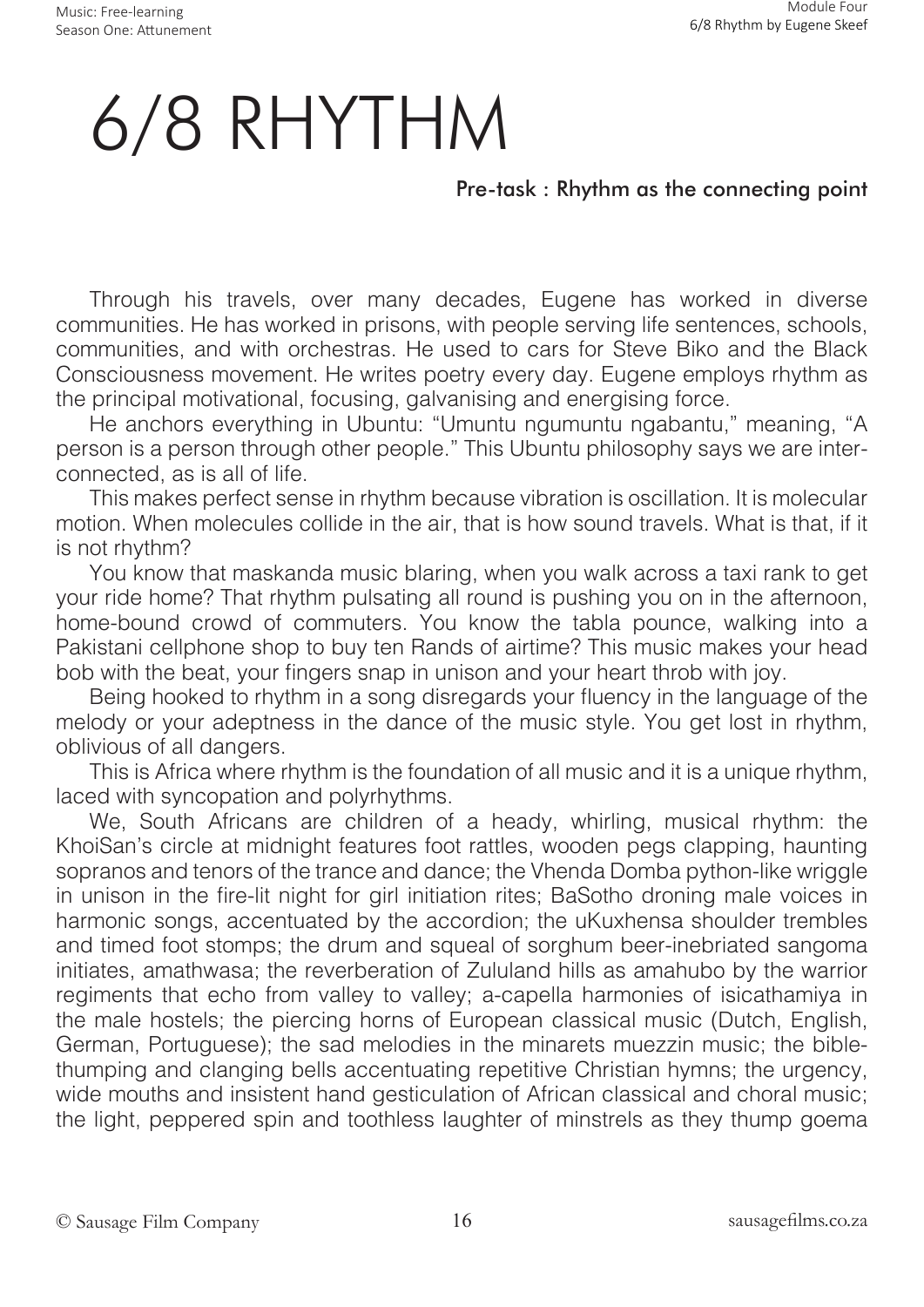wine barrel drums from the Cape Carnival. The two chord guitar and beer and pork of Boere vastrap music. The flying skirts, pink panties and throbbing breasts in the sweaty dance for African jazz, kwela, marabi, mbaqanga, isicathamiya and Free jazz. We got rhythm all right.

Resonance is the key to the pulse of life. Because all life pulses at its core and the ripples of our consciousness travel from the centre of our being, outward, to touch every other living entity in our midst, we are forever connected to all life. One arrives at this point of connection through group meditation, chanting or playing rhythmic games and exercises. The success of applying the deep principles of rhythmic connection to our lives in so-called modern society begins with attaining balance in our own lives. Even before we can move towards being connected to others in our community, we need to establish a connection with ourselves first. This connection can also be understood as alignment. When we are aligned with ourselves in the deepest sense of the word, we become more balanced in every aspect of our being. Our ancestors were connected telepathically.

Rhythm is mathematics. In Africa there was no margin or barrier between maths and music. Therefore, we can always turn the simplest task into an opportunity for exploring and expressing rhythm – like stirring a cup of tea in a deliberately rhythmic manner; or tapping the edge of the pot with a ladle in a particular beat; basically being joyfully silly about the lessons of rhythm hidden just beneath the surface of everything that surrounds us. Because rhythm is everything.

#### **The technique of going into the soul and spirit of the animal**

Do you remember when Ladysmith Black Mambazo used to perform and they would go *rrrrrrriqiqi* and do those sounds on stage?

Those sounds are what the boys made. The young guys were the ones that herded the oxen and cattle and also guided and controlled the oxen ploughing the land. Those sounds, together with the bright whistles are all part of "vibing". This is a creative Zulu thing.

Eugene grew up in Clermont, which was a violent township. His dad's nickname was Bhubesi, Zulu for lion because he was the toughest man and an expert in rhythm. He used to wrestle with oxen. As a child, Eugene used to imitate the songs of birds and monkeys in the bushes. There are many lessons for rhythm we can draw from animals.

There is a tradition of herd boys in Africa playing their flutes to the rippling of muscles of the hindquarters of cattle. The Dinka people, who live along the Nile River, just like the Nguni people of South Africa, are very close to their livestock. Young herders sleep with them. They use the animals' bodies and dung to keep themselves warm. The rhythm of a cow's breathing when it is still helps the young herders to relax and distend their own diaphragms, to increase their breathing capacity. The relationship they have with their animals reassures them of their connection to the universe, through their shared pulse of life. The herds give them a sense of belonging. Their cows constitute the centre of their universe of reality.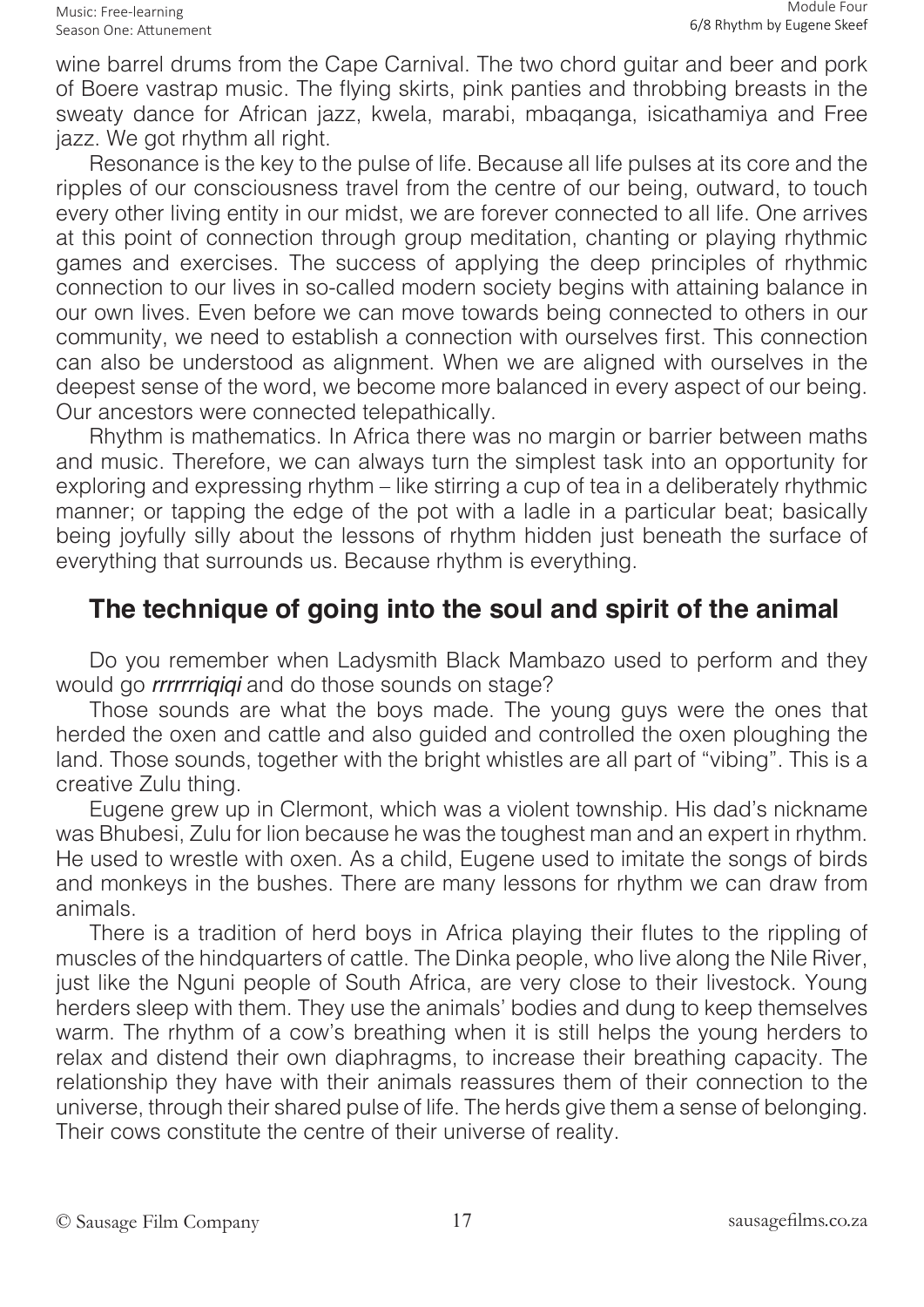### **Now answer the following questions**

1. Endeavour to liberate yourself from electronic devices for this task. This task is an opportunity to spend more time physically exploring your creative gifts and using them to increase the sense of "who I am."

2. Listen carefully to feel the pulse of your internal rhythm. Relax into the rhythm and let yourself go with it.

3. Play your rhythmic riff with your instrument.

4. Invent a phrase that metrically fits the pattern and improvise with it. If you can, as always, record your invention to share with us.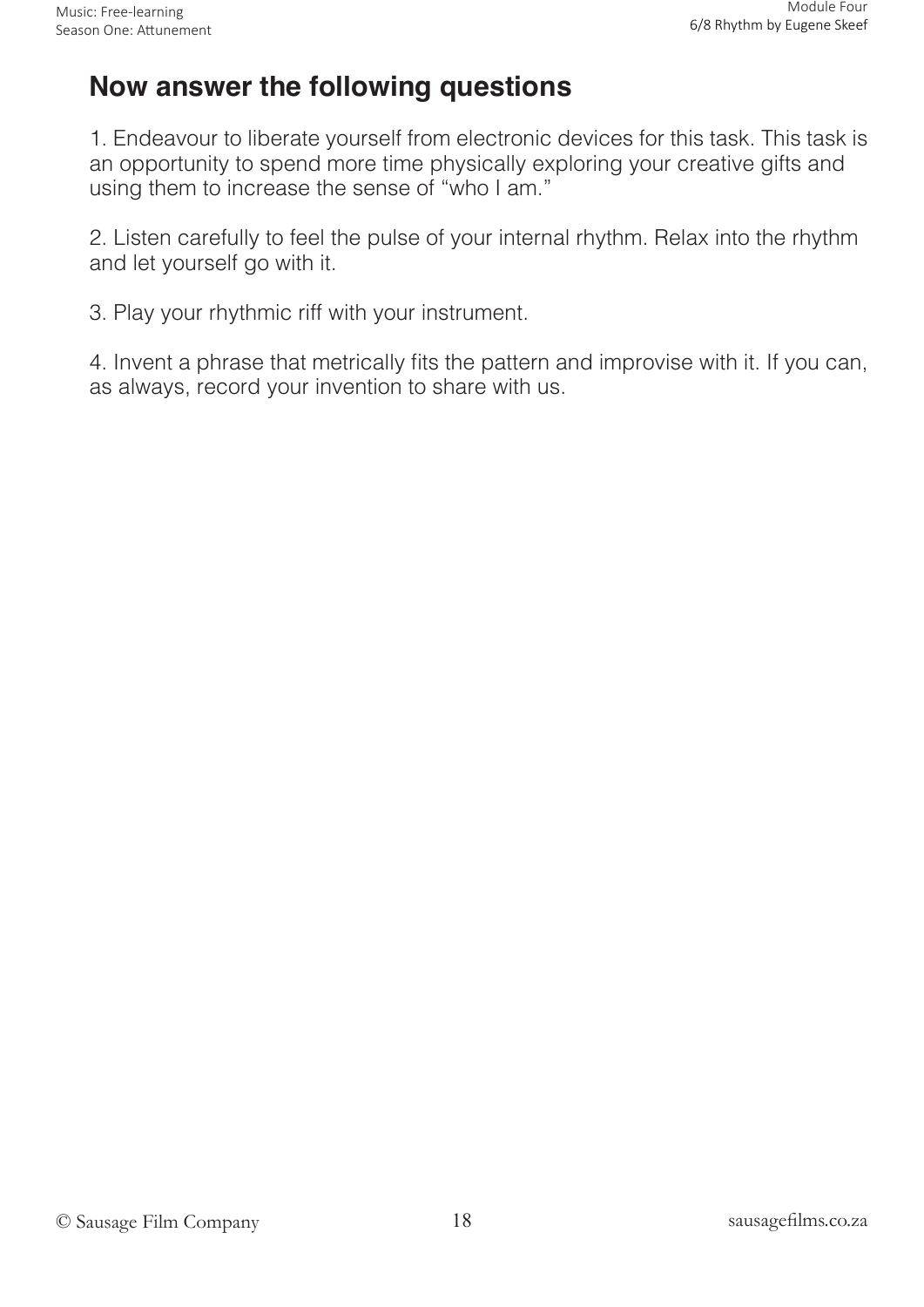# 6/8 RHYTHM

#### Post-task : Multiple times

The Western concept of common time being 4/4 is actually misleading. In Africa, rhythms in multiples of three are actually more prevalent.

When a pregnant women is at her most relaxed her heart beats in 3/4 or 6/8 time. This rhythm brings peace and harmony to the unborn child and similarly to a community or nation. The 6/8 time signature honours the echoes of the heartbeat of a people's state of consciousness. This beat is the pre-eminent metaphor of people who are at one with themselves and their environment.

This rhythmic tendency can be visualised as a triangle nestling in a square. The triangle has three sides, while the square has four. In African cultural traditions, the number four is considered to be feminine and stable, while the number three is male and constantly in motion, conceptually never coming to rest.

The combination of these values in society leads to a kind of motive harmony, where the instinct for movement is equal to that of accentuating the home base. The alternate and simultaneous apportioning of prominence to either and both of the numbers three and four is the essential thrust of the African 3/4 or 6/8 rhythm.

It is therefore not uncommon, when you are playing percussion accentuating a 6/8 rhythm, imagining enveloping repeated cycles of three, to suddenly experience a momentary head spin in which the feeling (or "feel") of a strong sense of four beats takes over. This oscillation is the basis of our perpetual search for home.

Eugene Skeef was a great friend of the late Bheki Mseleku. Bheki was globally renowned for his highly developed harmonic sense and was known as a master improviser at the piano. His scintillating solos often incorporated rapid melodic runs that left audiences and fellow musicians in total awe of his unbelievable speed. Eugene described how a friend once said about Bheki that his speed reminded him of John Coltrane in that, no matter how fast he played, he articulated every single note of a run as if he were visiting people in his neighbourhood – stopping to greet every single one, exchanging pleasantries and having tea with them, before moving on to the next neighbour, until he had paid everyone in the community a visit.

There is an extent to which, when you're playing that fast, the binary linear articulation of notes in a 4/4 relationship has to be elasticised and become triangular for you to be physically able to go beyond the limitations of normality. The morphing into three beats per cycle is like an acknowledgement of our having reached the outer limits of human capability and having therefore to embrace infinity in our tonal articulation.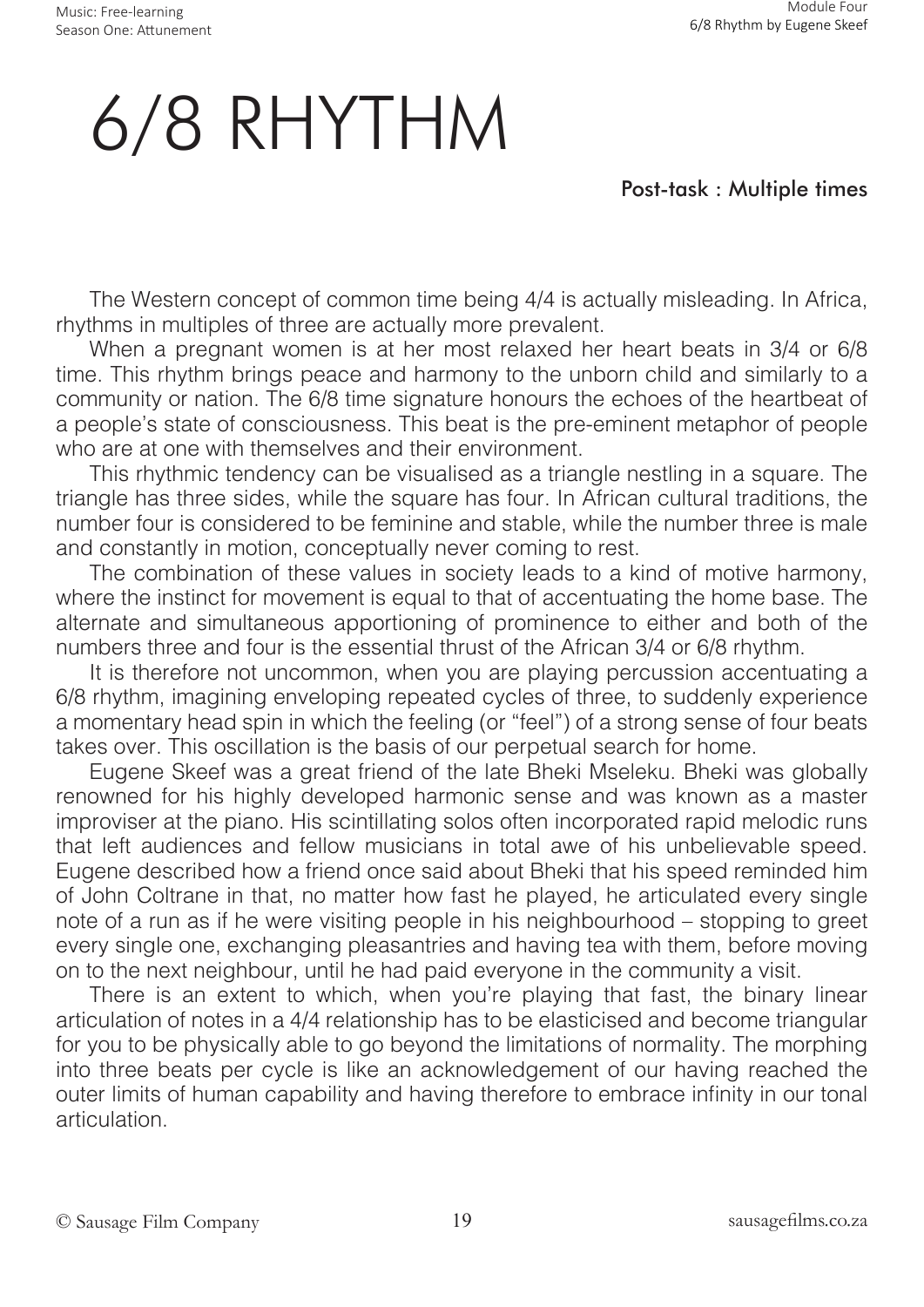### **Now answer the following questions?**

1. Rhythm is the oldest human creative format for telling stories. Story telling is an intrinsic part of being human. Through story telling, inspiration for melodies, lyrics, rhythms, choreography emerges.

Choose an object that is significant to you and share your personal story behind this object in a creative way.

2. Every single musical instrument carries in its soul an infinite number of stories. These include its origins, the ceremonies in which it has been played, the reasons behind its creation, in whose presence it has been played and where else it will carry the memories of its sound.

3. Can you place this story onto your instrument?

4. As always, record your creation so as to share with us.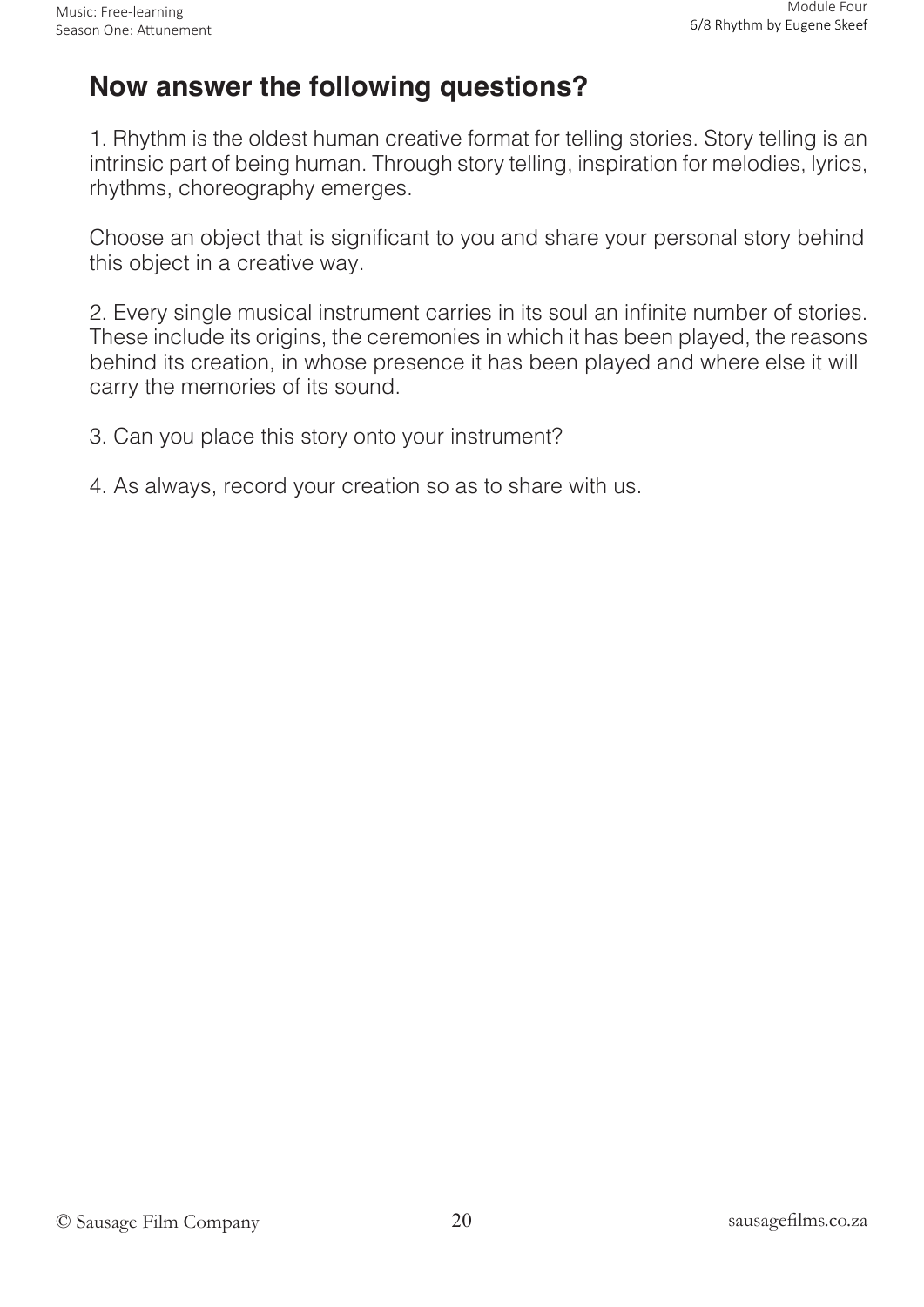Music: Free-learning Season One: Attunement

# BAFO MENTOR

Pre-task : Two-chords

Madala Kunene hums and sings Zulu folk songs, aphorisms and proverbs. Madala is the Zulu word for an old man, a mature person, a knowledgeable individual or a sage. Madala Kunene's quest through his music and teachings is to preserve ancient Zulu cultural and heritage knowledge. In 1994, at the Umzansi Art Center in Clermont Township, Durban, Madala ran singing classes for seven-year-old girls, passing on many songs about growing up, about respect for the elders, about cleanliness, about working together and about diligence. Some songs were in the form of games, of call-and-response relay songs, of swopping lead voices as training. For urbangrown primary school maidens, the parents really appreciated the grounding in Zulu folklore that Madala Kunene gave.

As a child, Madala experienced the trauma of forced removals, when his family and others were packed onto trucks at gunpoint at night and taken to Kwa Mashu, a new township. The Apartheid government was removing African communities that were mixed with Coloureds, Indians and Whites and that were living close to the city. It was a brutal uprooting of childhood memories. Madala always sings about his cherished place uMkhumbane (Cato Manor

Madala Kunene's concept and style of guitar playing is the two-chord structure. But he emphasizes that his two-chord is unique and different. Generally for novice guitarists, the two-chord approach is the entry into guitar playing. It provides a level of stamina, in order to maintain smooth chord transitions and strumming through a whole song. Playing two-chord songs helps to build up a repertoire of tunes. With just a little practice, any aspiring guitarist can have many different songs learned.

Here are some famous internation two-chord songs: *Born In The USA* by Bruce Springsteen (B – E) Lively Up Yourself by Bob Marley  $(D - G)$ Achy Breaky Heart by Billy Ray Cyrus  $(C - G)$ Jane Says by Jane's Addiction  $(A - G)$ **Something In The Way by Nirvana (D – F#m)** Blurred Lines by Robin Thicke  $(D - G)$ Paperback Writer by The Beatles  $(C - Em)$ *Break On Through* by The Doors (D -Em) Eleanor Rigby by The Beatles  $(C - Em)$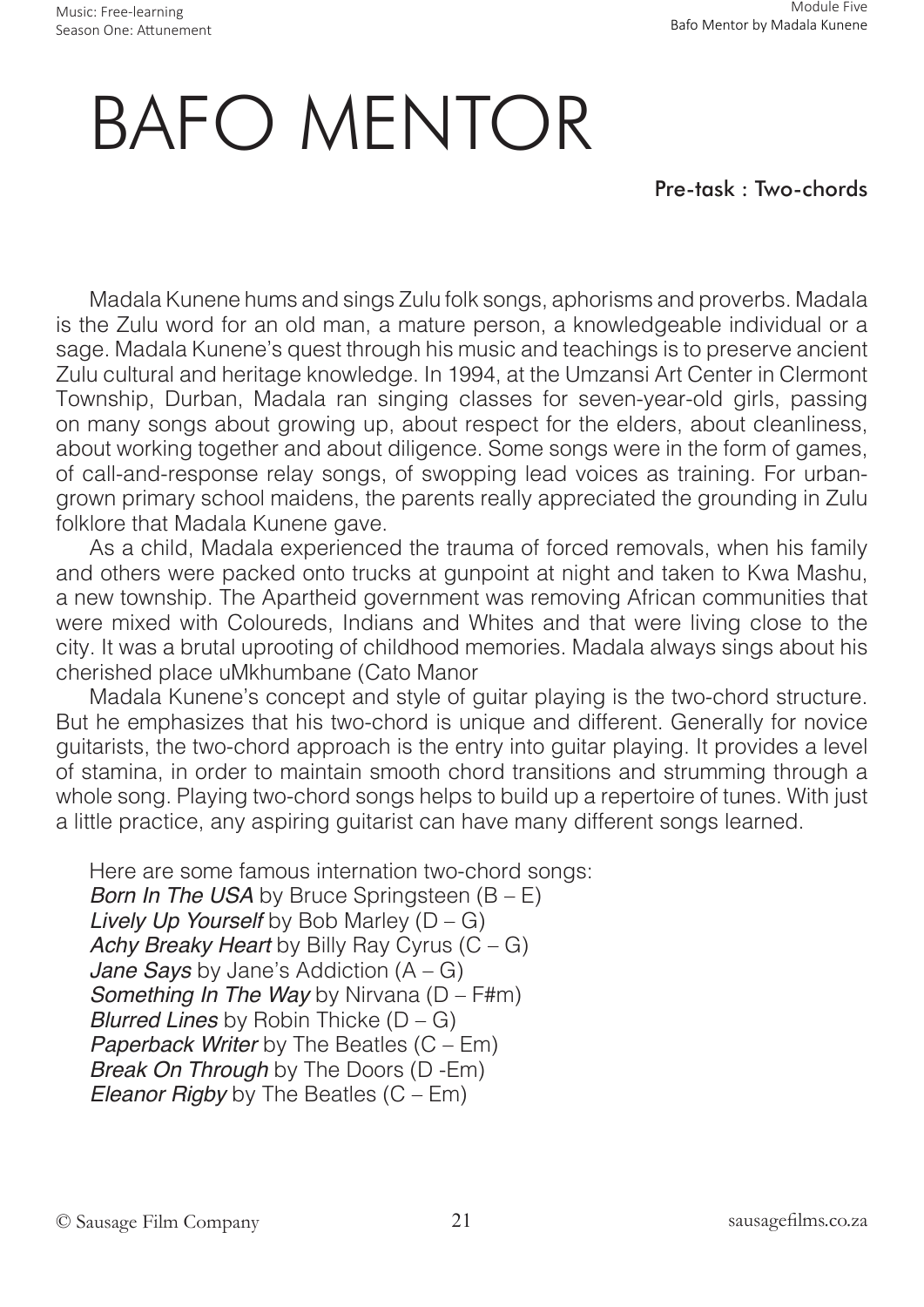Madala is often given the title 'King of Zulu guitar.' However, his music expands far beyond the traditional maskanda. His music is of universal appeal. He calls it Madalaline. Madala can be recognised in performance throughout the world through his multi-coloured and typically African attire. He was recorded extensively by Melt2000 and has produced more than ten world-class records.

### **Now, answer these questions**

1. Can you find any two-chord songs that you know and love. Why are you picking this song?

2. Eleanor Rigby is now also a jazz tune by The Crusaders. Do you know other two-chord songs that have jumped genres?

3. From your selection, the library or online - choose a Madala Kunene composition that captures your imagination.

4. Do you have your own two-chord song that you can share with us? If not, perhaps you can improvise together with a two-chord Madala song, feeling into that call and response nature of the music?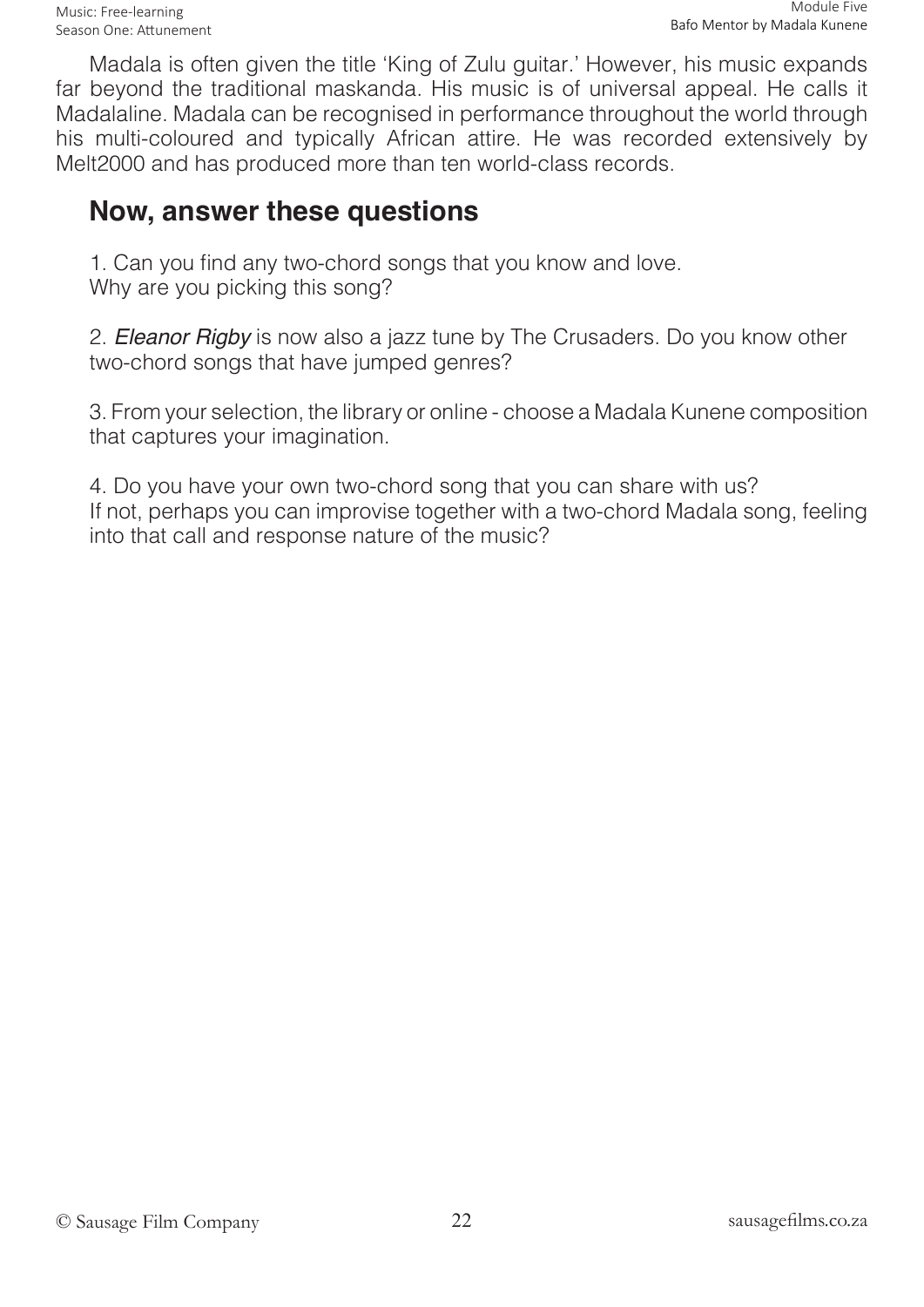# BAFO MENTOR

#### Post-task : Storytelling with guitar

Madala Kunene makes two-chord Madalaline Music. It has been described as Zulu folk, maskandi, Zulu blues and trance music. It carries the old Zulu songs, aphorisms, proverbs, call-and-response sing-alongs and the urban memories of Apartheid, forced removals, harassment by police and rites of passage. It holds the messages of our culture for up and coming musicians. Madala is an international musician. He has impressively collaborated with Western blue grass, rock, Afro- rock, African jazz music.

Madala Kunene was born in 1951 in uMkhumbane, a vibrant mixed community just outside inner Durban. The son of a carpenter and a guitar player, Madala Kunene was raised by his grandmother. At the age of eight, in the year 1959, Madala Kunene and his extended family were forcibly removed from uMkhumbane. As a meditation on his history, Madala released the album 1959. "Music is the best medium to record and tell history. As African people, the way we know and understand our past is very influenced by music," Madala said.

Madala got his first guitar in 1965, in Kwa Mashu, after the forced removals from uMkhumbane. That guitar had five strings instead of six. He bought it for five bob, today's fifty cents. Madala, who was known as Mzwakhe in those days, was coming from Curries Fountain Stadium, after a show of Malombo Jazz, with great musicians including Early Mabuza, Mabi Thobejane and Happy Cindi.

After the show, Mzwakhe met a man carrying his guitar on his shoulder. He stared at the man in admiration and said he loved his guitar. The man asked if he had five bob. Mzwakhe replied, "Yes, but it's my bus fare." The man said, "Show me the money." He took the money and handed over his guitar.

Mzwakhe took the guitar and returned to Curries Fountain to go and ask for bus fare from the musicians. Now that he had a guitar, he was on a high. He was just in time to catch up with their maroon Bedford bus with a TJ number plate as they were leaving.

Believe it or not, Thobejane threw a red ten bob (ten shilling) paper note through the window. It came floating on the wind. Mzwakhe chased it as it flew over into the fire brigade yard. The guard at the gate saw the way Mzwakhe was running and asked if he had stolen the guitar.

Mzwakhe said, "No, I am chasing my ten bob, given by my friends in the bus. The ten bob that flew all the way into this yard."

Mzwakhe could see the ten shillings on the floor, but the guard could not. The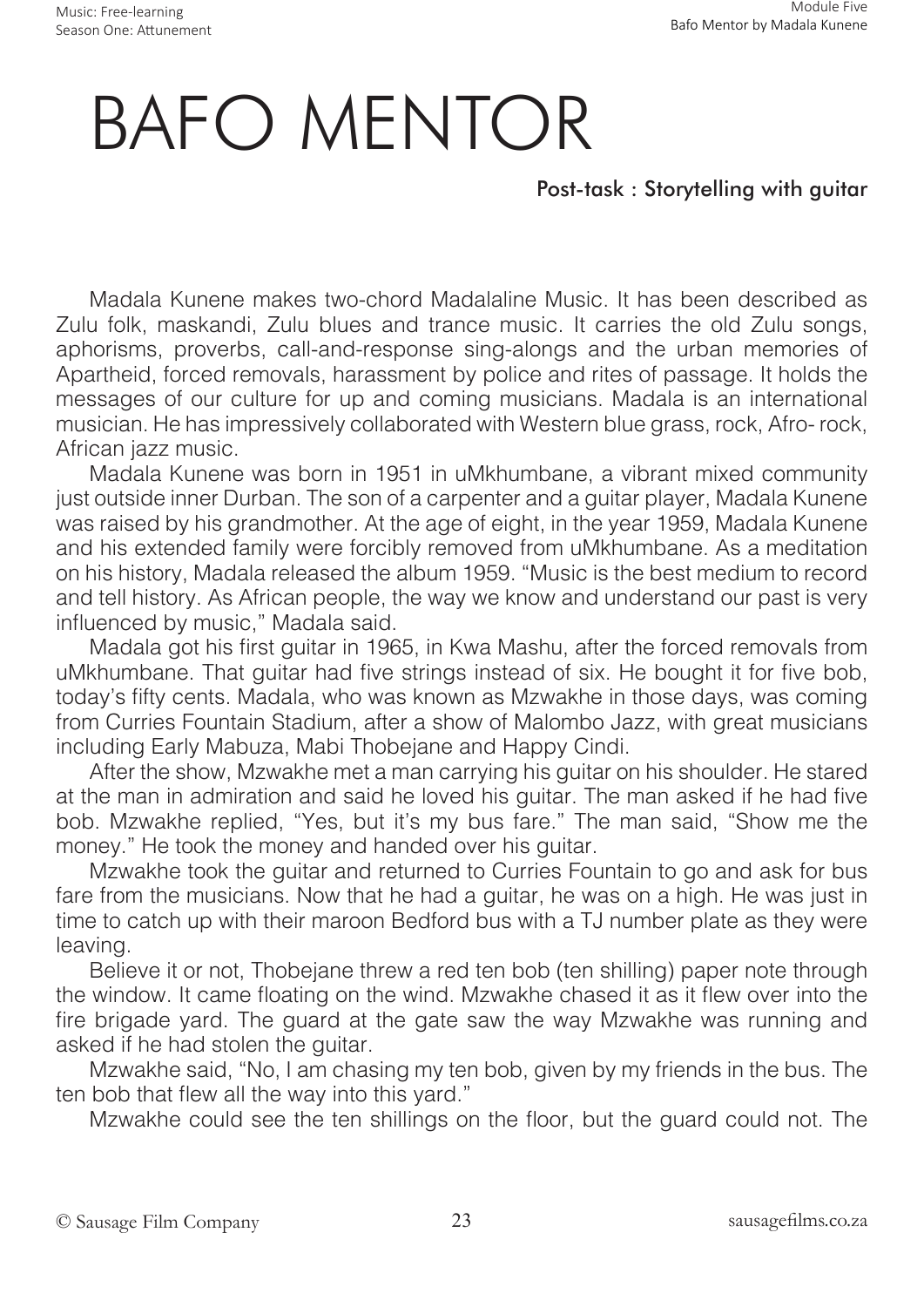guard took the guitar and allowed Mzwakhe to go and fetch the ten shillings. It was a bit of a distance.

When Mzwakhe returned with the money, the guard wanted to take it. Suspecting that as an adult, the guard would not give the money back, Mzwakhe refused. The guard said Mzwakhe was not allowed into the yard and yet he had let me in, so he had to give him fifty and take fifty, but he had no change. The guard said Mzwakhe should leave the guitar and go to a nearby shop to get change.

"No, I will take my guitar," said Mzwakhe. The guard watched his every move. But the moment the guard looked down, Mzwakhe vanished behind the shop, going for the bus.

### **Now answer the following questions**

1. District Six, Sophiatown and Mkhumbane all had in common forced removals. What is your experience of this history?

Can you find something about it to share with us?

2. Madala made his first guitar with a cooking oil can, a wooden piece and strings from a fishing line. Have you ever made a musical instrument?

Tell us about it and how it worked for you?

3. Can you take the two-chord style of Madalaline music and either transfer it to your instrument or improvise over it with the instrument you play?

4. Madala excels at taking a very simple story and turning it into music. What simple story do you have that you would like to tell over the two-chord music.

Can you put it into lyrics?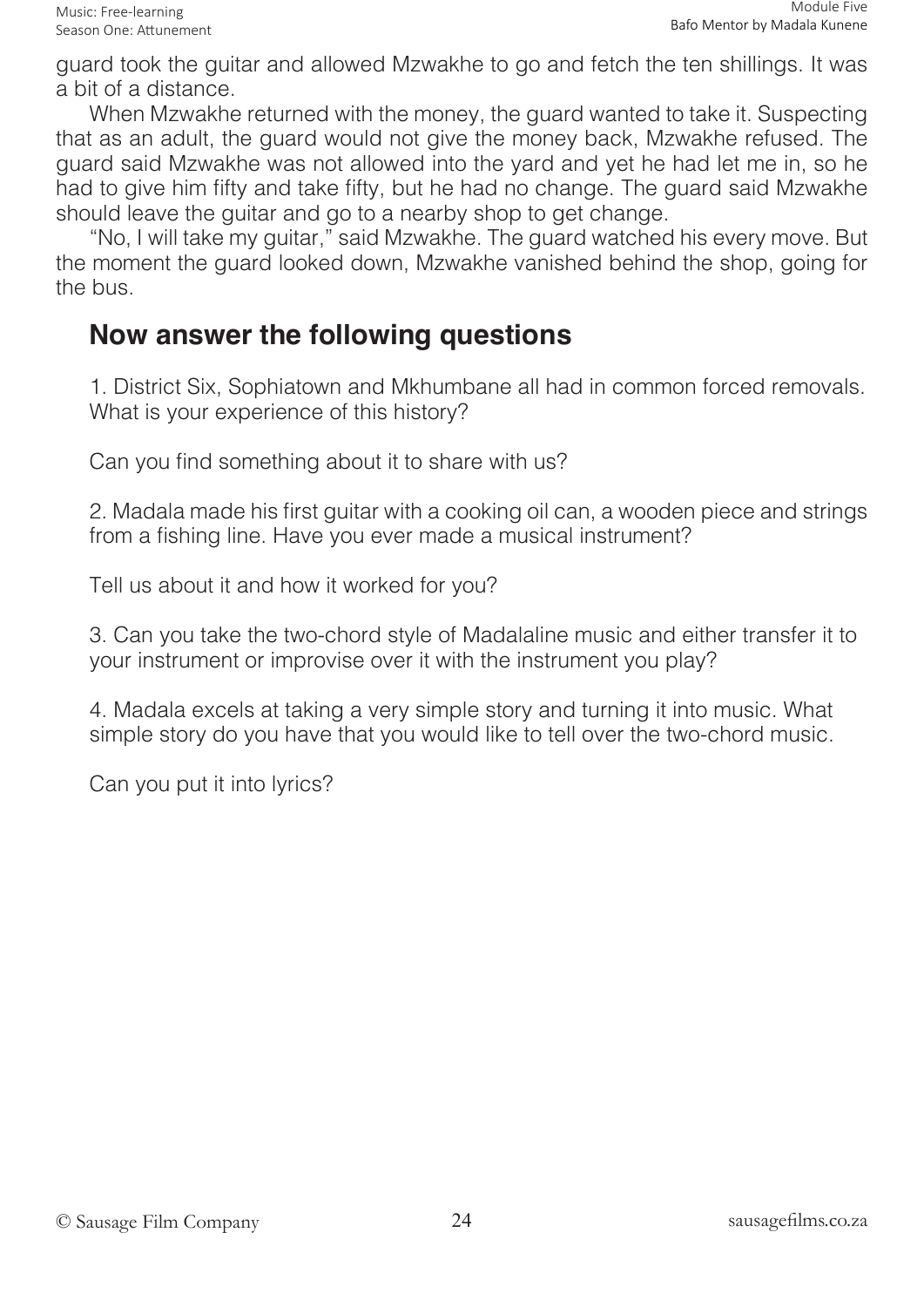# FREEDOM

#### Pre-task : Music in traditional settings

Most activities, chores and responsibilities in our old, traditional and rural settings were carried out with the accompaniment of song, humming, measured foot stomping or hand clapping. Whether domestic, out in the veld looking after livestock, planting and hoeing weeds or harvesting as a community, the spirit of working together towards any achievement was woven together through harmonic singing.

Forced by colonialism to leave traditional life and migrate to the mines and emerging cities, those songs were transformed, as the languages and styles mixed, into new expressions. In any mine, the various processes were executed by singing labourers.

It was the same with railway and road construction. The synchronicity and the bind beyond various cultures from Lesotho, Malawi, Zimbabwe and South Africa, were expressed in song.

Music and song became the unfettered and free art form, accompanied by dance at times, to forge the necessary and new harmonies, the new urban identities and the new Africans of the city.

### **Music and the struggle for freedom**

Because of the exploitation and harsh conditions of work and life in the mines, because of police harassment for all types of permits, because of the arrests and prison experiences, the resistance and desire for social and political changes, led to strikes, fights with the police and political mobilisation.

In the Johannesburg context, they were: the 1922 miner's strike; the 1930s disturbances of the Industrial Commercial Union; the 1940s protest against the imposition of Apartheid in 1948; the ANC-led Defiance Campaigns of the 1950s; the 1960s Pan Africanist Congress uprisings in Langa, Cape Town and Sharpeville.

The cohesion, the courage, and the daring spirit of the young males and females protesting their undesirable existences were cemented by chants, songs, hymns and more music. Again, music became the reliable conveyor belt for people's emotions. Music created memories in the chapters of the freedom struggle. Music galvanised Africans, Coloureds, Indians and progressive Whites never to retreat in the face of saracens, dogs and police rifles.

In the popular urban music forms like marabi, kwela, mgqashiyo, African jazz, acapella harmonies, choral choirs, music was an excellent terrain of escape, of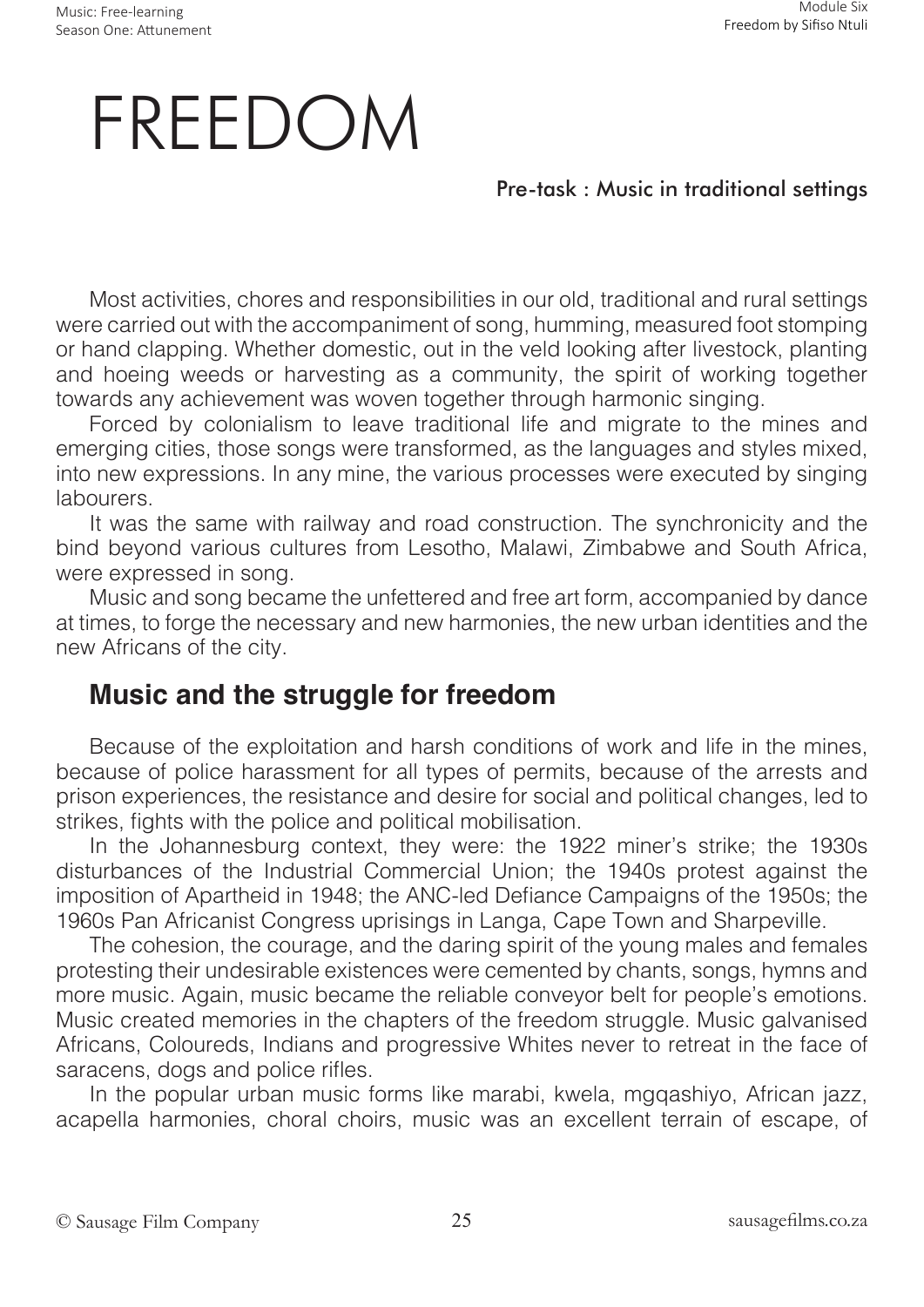camouflage to maintain the spirit of freedom, without overtly protesting. Music applied poetic words, hidden metaphors and instrumentation to keep the light of freedom alive.

#### **The questions aim at testing your grasp of the relationship between South African music and Freedom**

1. When Hugh Masekela got to New York, Miles Davis said to him, "Don't play our style of music, play your style of music." In other words, don't imitate us, be authentically yourself. How would you describe your own authentic musical expression?

2. Culture and music have played an important role in freedom through the likes of Paul Simon's Graceland, Miriam Makeba, Hugh Masekela, Ray Phiri, Johnny Clegg and Lucky Dube. These artists took South African music to the world. How would you create a musical expression that is able to cross borders?

3. Where in the town, village or city where you live, do you go to experience culture, music and freedom.

Share with us what happens there?

4. Research your favourite South African exiled musician and name one thing about his or her journey that resonates with you?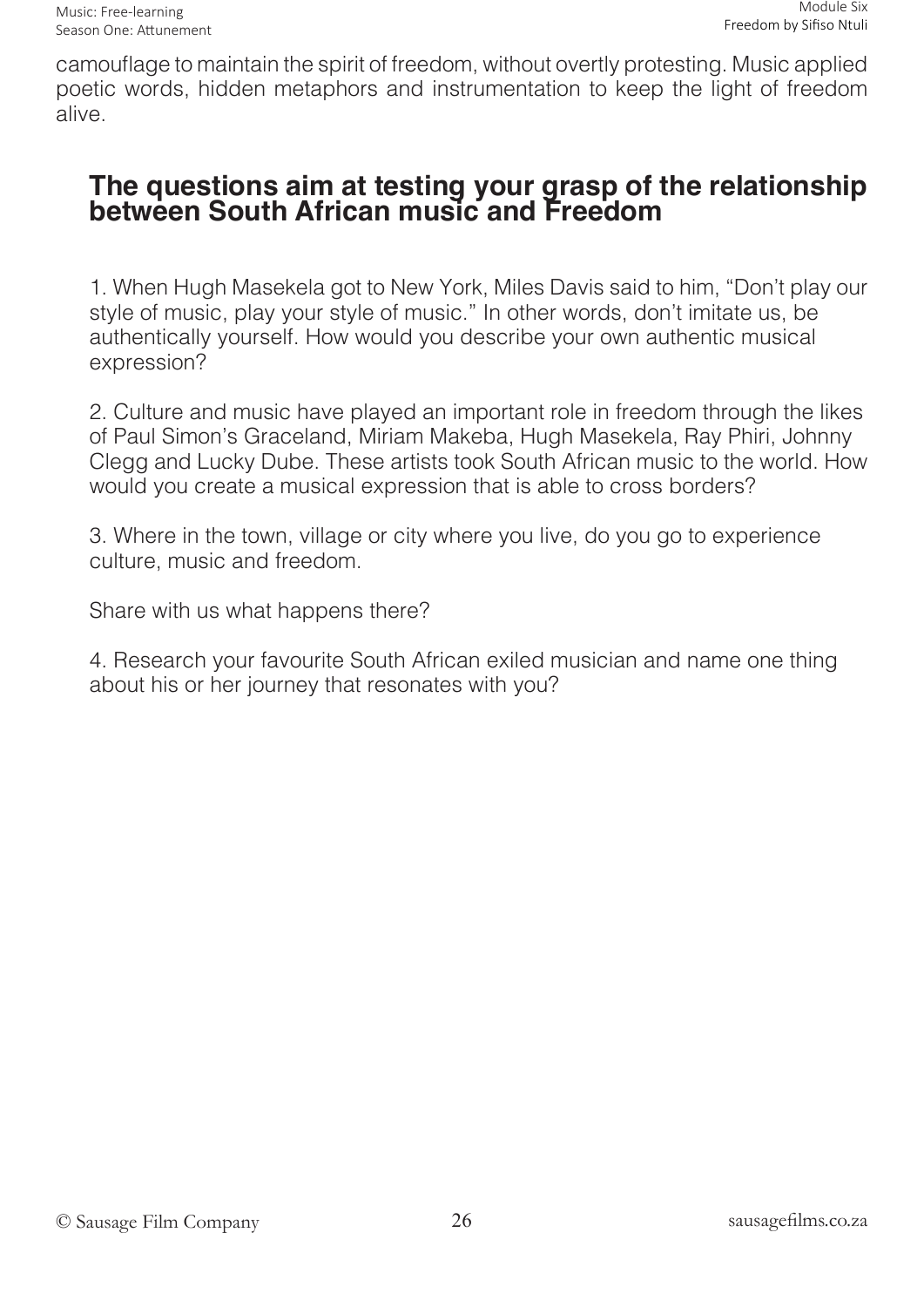## FREEDOM

Post-task : Music and Freedom

The call for an African Renaissance has remained unanswered since the 1950s, when African countries first freed themselves from colonialism. The concept was first articulated by the Senegalese, Cheikh Anta Diop in a series of essays beginning in 1946, which are collected in his book Towards the African Renaissance: Essays in Culture and Development, 1946-1960.

There have been significant All Africa cultural festivals, in Dakar, Senegal in 1966 and with FESTAC in Lagos, Nigeria 1977. These festivals created the impetus for this moment. However, not everybody is convinced an African Renaissance is possible. Some see this quest as a romantic, escapist desire by cultural and intellectual leaders. They believe it will always be elusive and not attainable.

The concept of African people and nations overcoming challenges confronting the continent and achieving cultural, scientific, and economic renewal is surely both desirable and attainable? Millions of African people still live in abject poverty, with the gems in their culture, traditions and festivals eclipsed in earning potential by Western imports. Radio, television and print media imitate and promote lifestyles of the Western world. Political freedoms and true democracies are still rare to find. South Africa remains one of the most divided societies in terms of the haves and the have-nots. Facilities like running water, sanitation, health care and education are yet to reach each African family in the country.

South African President Thabo Mbeki, during his term of office, also dabbled in spreading the gospel of the African Renaissance. But, is it merely a post- apartheid intellectual agenda that still has a long way to go?

Music is a wake-up call for solidarity. Music helps us remember what a free past looked like. Music is a tool for remembering the promises of self-rule in Africa. Through music, we can reach out and connect to role model nations in the world and we can defeat the helplessness brought about by fear. Music in its various forms, from popular music to struggle and religious music, can raise awareness and alert people that civil action might be necessary to bring about change.

But, alas, the musicians themselves, seeking quick monies, the platforms like radio and television owned by the hostile government and private forces and the deviation of continuing to imitate and mimic international stars, renders music ineffective at times. The potential of music being a catalyst for social and political change is still there, but it must be worked hard to be successful.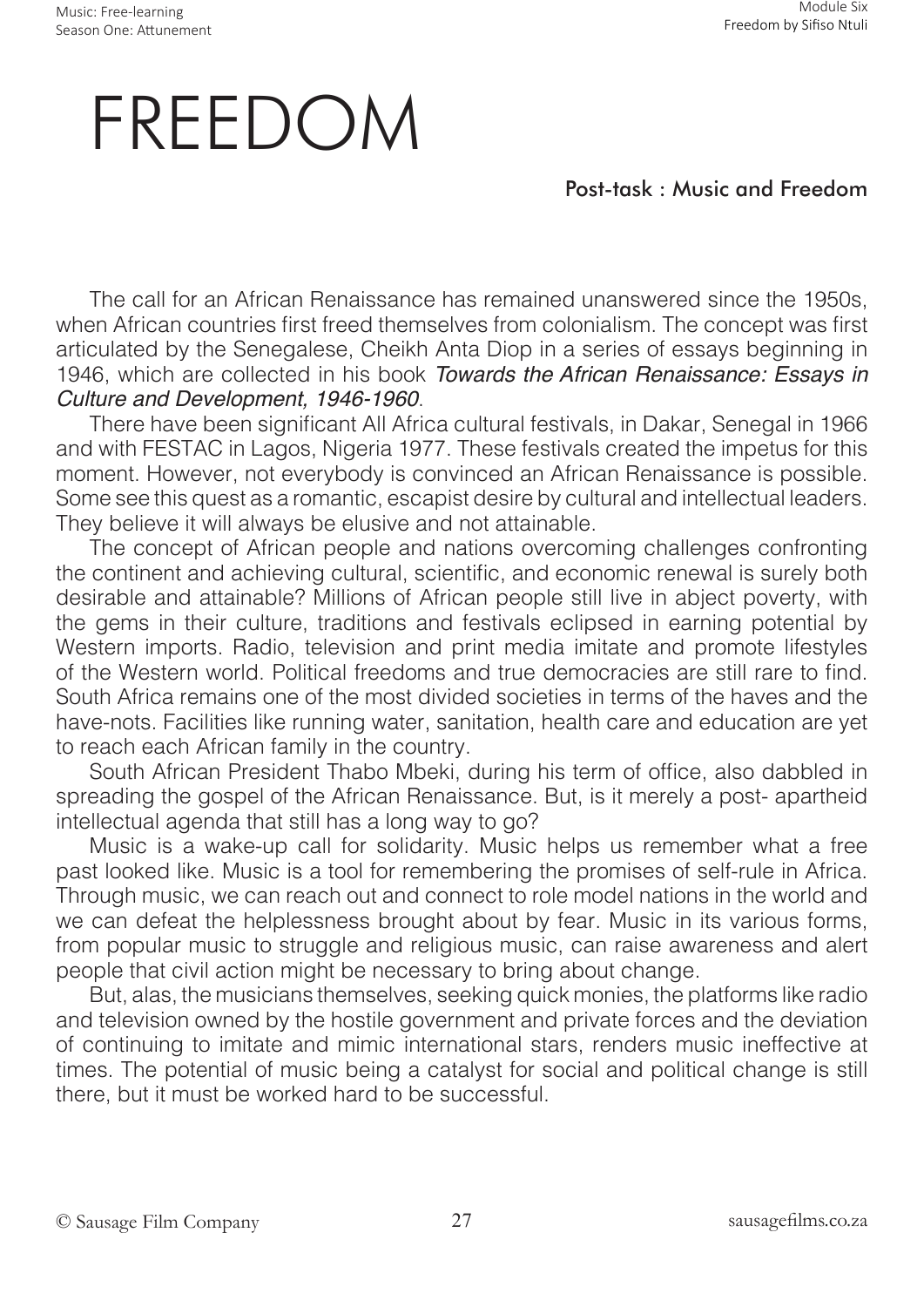### **Here are the questions to test your grasp of music and freedom**

1. A cultural activist and multi-media artist gives back to their community. What is your community?

What has it given to you?

And, how do you want to give back to it?

2. Sifiso Ntuli's favourite musician in exile was Hugh Masekela. In your opinion, what has been Hugh's cultural and musical impact?

3. South Africa has not yet realised its promised freedom?

In your opinion, what would a musical industry that is free look like?

4. South African music in exile drew from many freedom songs.

Can you find one song that resonates with you and play it on your instrument?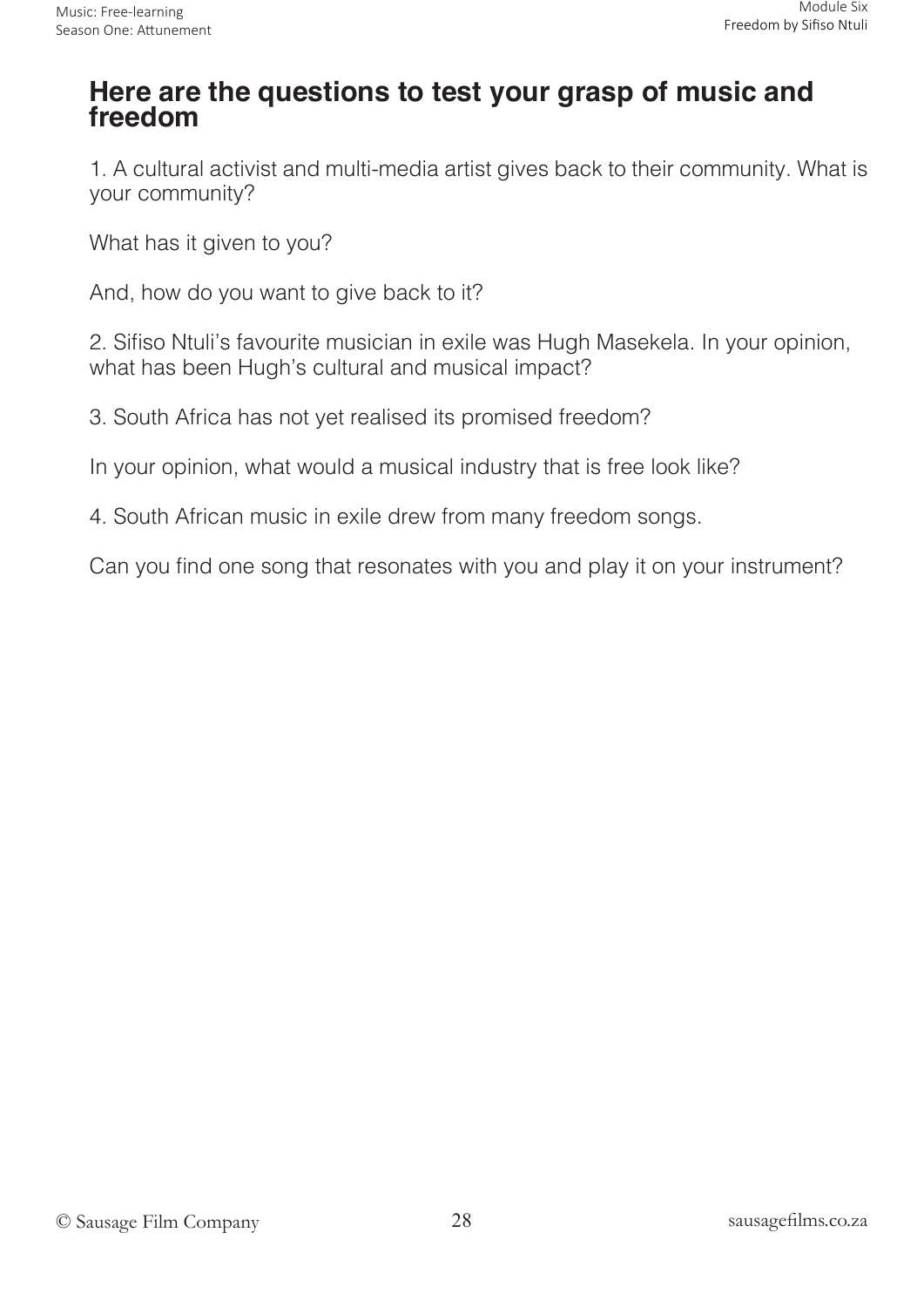Music: Free-learning Season One: Attunement

# YOU-OLOGY

#### Pre-task : What is your self-worth?

Flautist, saxophonist, composer and bandleader, the late Zim Ngqawana, promoted the philosophies of Innertainment and Zimology. Zim Ngqawana came from a poor family in Port Elizabeth, did not finish High School, started as a singer for New Brighton township events, taught himself the flute, made the grades for music at Rhodes University and UKZN, trained with Max Roach and Winton Marsalis in Massachussetts University and became one of the foremost role-models for South African musicians.

In Africa, the music keeps us rooted. We grew up singing, we grew up chanting, we grew up being taught how to do the praise poetry. Music is forever in us. How we express it and bring it out to the world adds up to that unique flavour of who we are.

It is only in the moment – the NOW - that pure and uninhibited musical expression arises. For some, they call this the muse. When the musician is a channel for the muse, he or she is like a conduit, a rivulet of life's ever flowing ideas. We are vehicles for the muse to act itself out. We keep our vehicle, the physical, the spiritual, the conscious and sub-conscious fine-tuned to communicate the expression of the muse. That is why it is said that music is an infinite thing. It is created and destroyed in the moment, each and every moment, as it takes its form through the coherent synthesis of a series of moments that lead to a conscious response in both the creator and the listener. Through music we realise there is something far greater than I. Through music we awaken to the connectivity of all things. Everything is everything, categoric inter-connectivity. Every aspect of your life is linked to the next: how you treat food; how you treat the next person and how you treat yourself first and foremost. The greater self is our infinite connection to the All. As they say, no man is an island. So, the practice is in everything.

### **A musician beyond borders is a world musician**

Zim Ngqawana deeply loved both the Western classical music of Beethoven and Mozart as well as the African classical music of the traditional Xhosa and Zulu and the Indian classical music. All of these sounds informed his musical palette. Zim was simply a tool of a higher being. The music as a vehicle for messages to come through.

Zim Ngqawana played with many of the greatest musicians from the Eastern Cape. These musicians came from a history of struggle. Playing the instrument was part of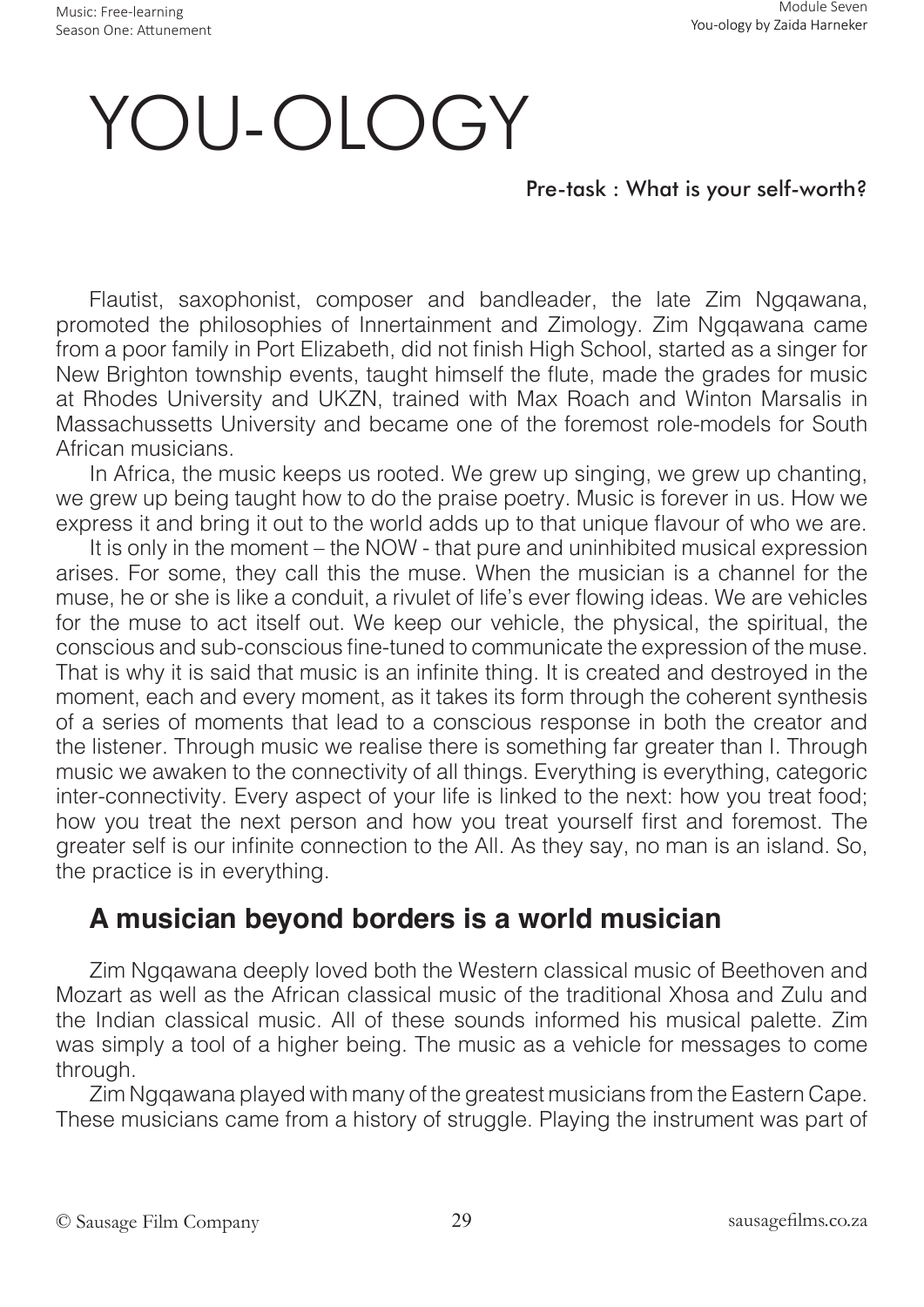their healing from the struggle. Through playing they lose themselves completely. One of the greats was drummer Lulu Gontsana, who learnt from listening and played from ear. Lulu couldn't read music. Lulu learnt from listening. And Lulu learnt from feeling sound from the age of seven.

When Zim Ngqawana taught at UKZN, he managed to push his students beyond their limits and bring the magic from out of them. Once a student asked him, "What did I get for my essay?"

"What do you want for it," responded Zim. "60 or 70%," said the student. "Why are you not saying 110%," responded Zim.

### **Now, follow this task**

1. Listen to the chants, prayers and meditations of any traditional diviners such as sangomas, Christians, Muslims, Sufis, Hindus, Buddhists and Judaists. Which prayer music resonates with you? Meditate with this music – going to a place of stillness and silence - and tell us what inspiration do you come up with?

How does this inform your process of creation?

2. To go within and find that music within sometimes takes a baptism of fire. It is like a pressure stove. The only way to release your colour, expression and emotions of the soul is to go within. Think about this for a moment. Now, tell us what is your golden nugget of creativity.

What is that expression that is most relevant to you?

3. We know that music takes you to that place of inner stillness and silence and perfect focus but what, in the outside world, takes you there?

4. For some, they find their place on the mountain, the inner city parks or the furthest point of the ghetto where nobody ever goes.

Where do you find your place of stillness and silence?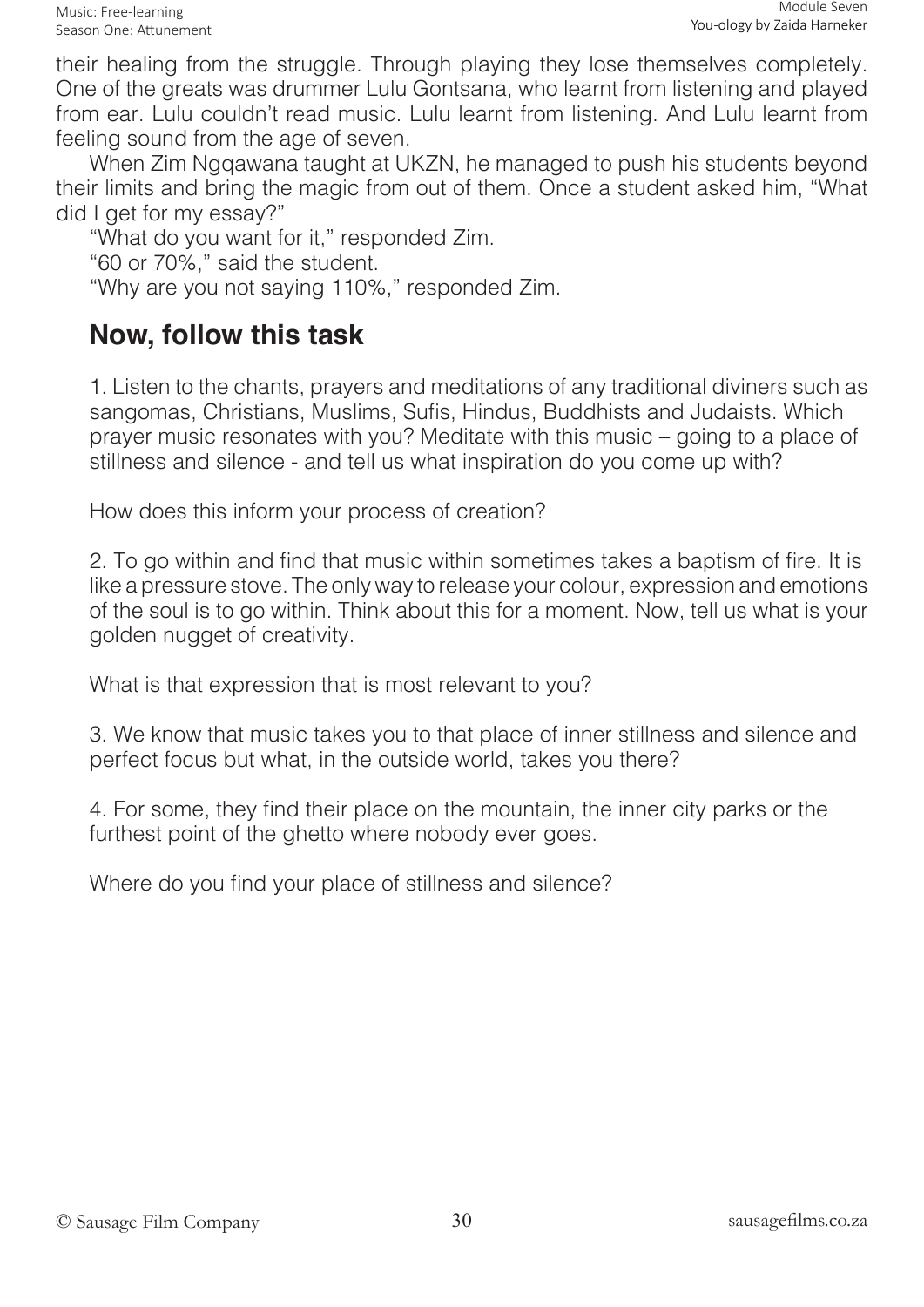# YOU-OLOGY

#### Post-task : What is your philosophy?

Zaida Harneker is a development worker and was partner to Zim Ngqawana, helping him spiritually to have the space to realise himself through music.

What inspires the inner voice are all the teachings of great masters that we meet along the way. Their words of wisdom, metaphors and mottos to live by, help us to switch off the ego, that part of the mind that goes "me me-me-me" and wants to take all the credit. The ego is a block. If you are going to be bashful and shy or if you are going to want to own it, you won't release that expression.

It is when we are ready to let go of the ego and let go of all the qualms and frustrations that we are ready for the tone and the tune of our inner voice to come through. It is almost like being in another state, a state of no-mind. This is the when inspiration comes. And it comes from the muse.

One of our greatest masters or very best friends on the musical journey is the musical instrument. For many great musicians, the journey is to become one with their instrument. You have to imbue the instrument with your spirit and allow the spirit of the instrument to imbue you with its musicality. We achieve this by spending time and putting in effort. To live, breathe and be with your instrument is like having a friend. The relationship goes cold if you don't spend time together.

We are always spiritual partners on this journey. We belong to each other. We are not alone. We belong to the universe. We belong to all of sound and we belong to all of colour. This is a Hindu philosophy. Zimology was and still is the personal philosophy of Zim Ngqawana.

Like any personal philosophy, it comes from that point of singularity – going within, to a place of stillness and silence. It is only through the silence that you can listen, get to know yourself. And it is through the silence that you can give up yourself.

By going within, to that space of silence, you may look at yourself and understand yourself. The knowledge of the self is required to actualise the self and lose the self. It is only in silence that you get to know yourself, love yourself and acknowledge yourself, in order to free yourself.

#### **Meditation**

What is meditation? Meditation is only a deep awareness. That is all that it is. Meditation is not a big profound thing. You are meditating through an absolute consciousness of every moment.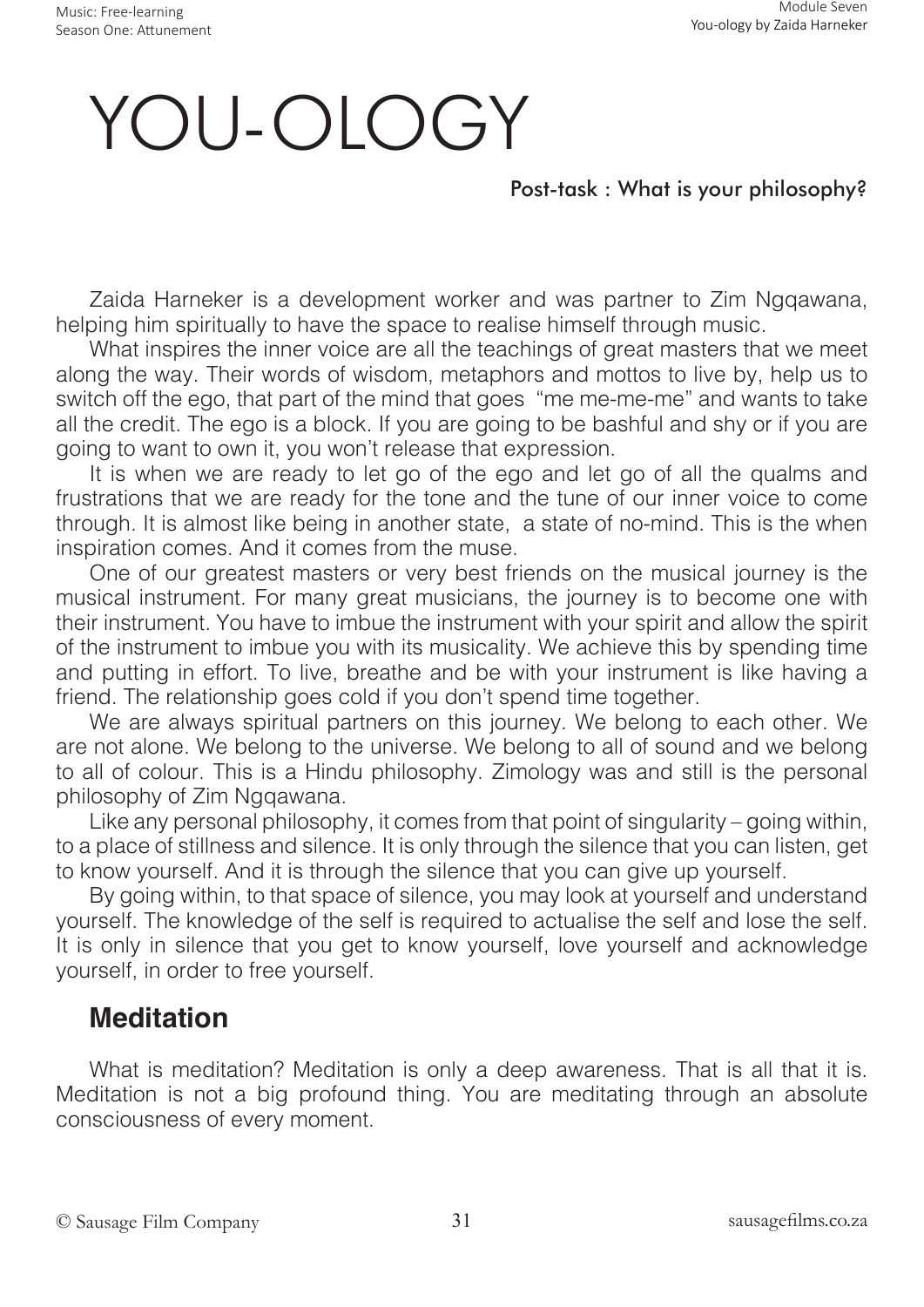Meditation contributes to so many facets of life. The role of meditation for the musician is simply to contribute towards his or her creations. There are hundreds of methods for teaching meditation. Meditation has so many expressions. Meditation has a calming effect. It shows, like a drop is to the ocean, so we are all just part of life, a part of the whole.

#### **Now answers these questions**

1. Zim's *San Song* is dedicated to the Khoi San; Vadzimu, and to the Zimbabwean deities. His songs Qula kwedini and *Amageza aseBofolo* are dedicated to his Xhosa ancestry.

Choose one of these cultural dedications, choose a song you like and improvise with it?

2. Mentorship is about providing the space for somebody to realise him or herself within the genre of the expression. It is to give leadership but also to give space to realise themselves through the music.

Do you have a mentor and what have you learnt from your mentor?

3. Do you have a musical chant or prayer or meditation that you practice?

Share this with us?

4. What is your space in life and spirituality?

What therefore, is your philosophy – the you in you- ology?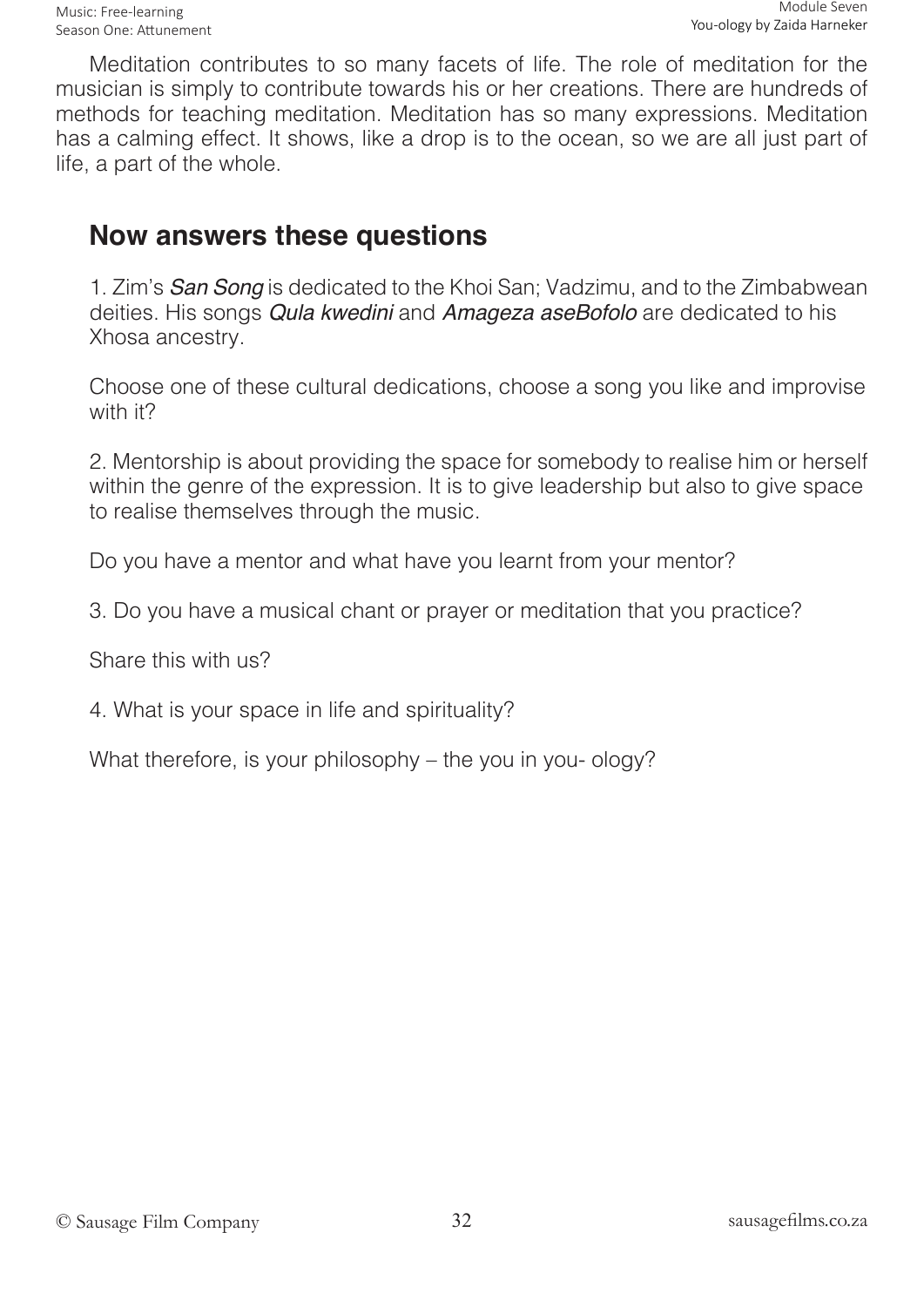# MUSIC RIGHTS

#### Pre-task : Registering and collecting on your copyrights

At the heart of the music business is a great song or that piece of music that goes deeper, to a point that connects. It takes one song to change your life.

There are about 50 000 new songs written every day around the world. If you don't have one recording of one song that is a hit you can't go eat the big pie in the music game. Each song is Intellectual Property. It is like "land" and develops rental income for its owners every time it is performed or reproduced.

All authorship and ownership claims, the splits and other metadata are stored on a CIS-net database, controlled by the International confederation of Societies of Authors and Composers (CISAC). CISAC has 239 member CMOs (collective management organisations) across 123 countries. The global industry collects approximately 10 billion Euros per year.

Each country has their own industry to accommodate the registering, monitoring and collection on these rights.

You assign an ISRC (International Standard Recording Code) and ISWC (International Standard Musical Work Code), a global reference standard for identifying musical works, to your copyrights.

There are 4 main Collecting Management Organisations (CMOs) in South Africa collecting on 4 main music rights.

A performance rights CMO issues licences to users of public performance, broadcast and transmission through diffusion services rights. In South Africa, it is South African Music Rights Organisation (SAMRO).

The reproduction right, also known as the mechanical right, includes the printing of a CD for usage and or resale and the copying of music into a database for the purpose of streaming. I South Africa it is Composers Authors & Publishers Association(CAPASSO) that administers this right.

The sound recording communication to the public rights are also known as needle-time rights and include licenses to radio and TV broadcasters, retailers, banks, shopping malls, sport stadiums, restaurants and venues of various descriptions, when they communicate a sound recording to the public. In South Africa, it is a South African Music Performance Association (SAMPRA) that administers this right.

Public performance rights in cinematographic films are the rights to licence music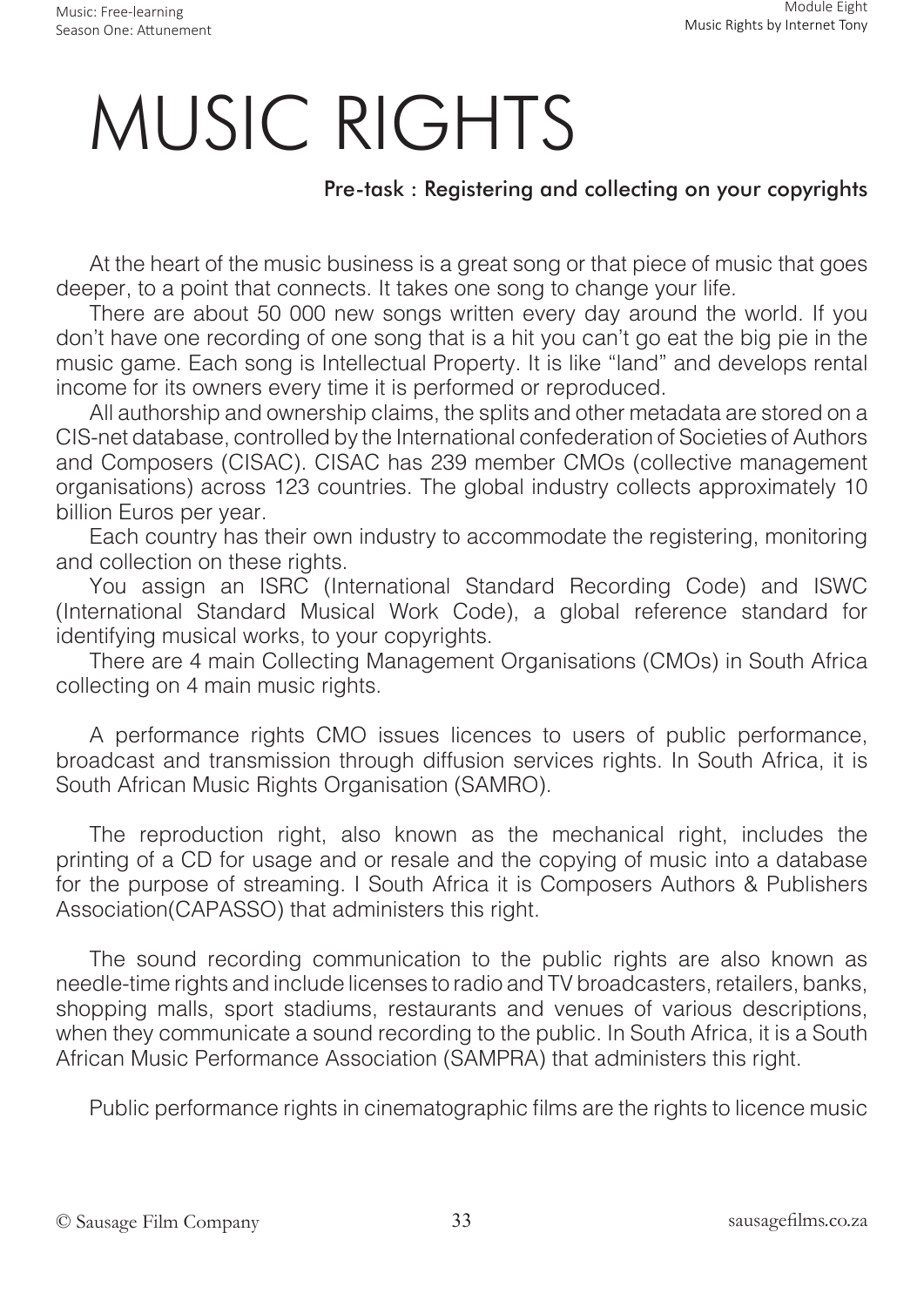videos. In South Africa, it is RiSA Audio Visual (RAV) that does the licencing of these rights.

### **Now answer these questions**

1. ISRC and ISWC are both unique identifiers for music. Can you state the difference in name?

Do you know what this difference means?

2. Copyright owners (authors and entrepreneurs) are entitled to five copyrights: reproduction; adaptation; broadcast; performance; and communication. There are different intermediaries for obtaining licences to these rights. Intermediaries are called CMOs standing for Central Management Organisations.

Every time a song is played, the songwriter is due a royalty. Every time a song is played, the owner of the sound recording as well as the performers are due a royalty. Every time a song is reproduced for resale, the authors and publishers are due a royalty. Every time a music video is played or licenced to film, the authors and publishers are due a royalty.

Do you know which of the CMOs you should register with, to collect each of the above rights?

3. Some CMOs represent the rights of composers and authors, while other CMOs represent the rights of the sound recording and therefore the labels and performers.

Of the four CMOs mentioned above, can you indicate which represent composers and authors and which represent labels and performers?

4. There are benefits to registering your copyrights. You have copyright from the moment of registration and the term of copyright lasts for the life of the author plus 70 years after your death. In your opinion, what are the benefits of registering your copyright and what are the pitfalls for those who don't?

Can you find any examples of musicians or composers who have had to take the legal route in order to get their rightful copyright dues?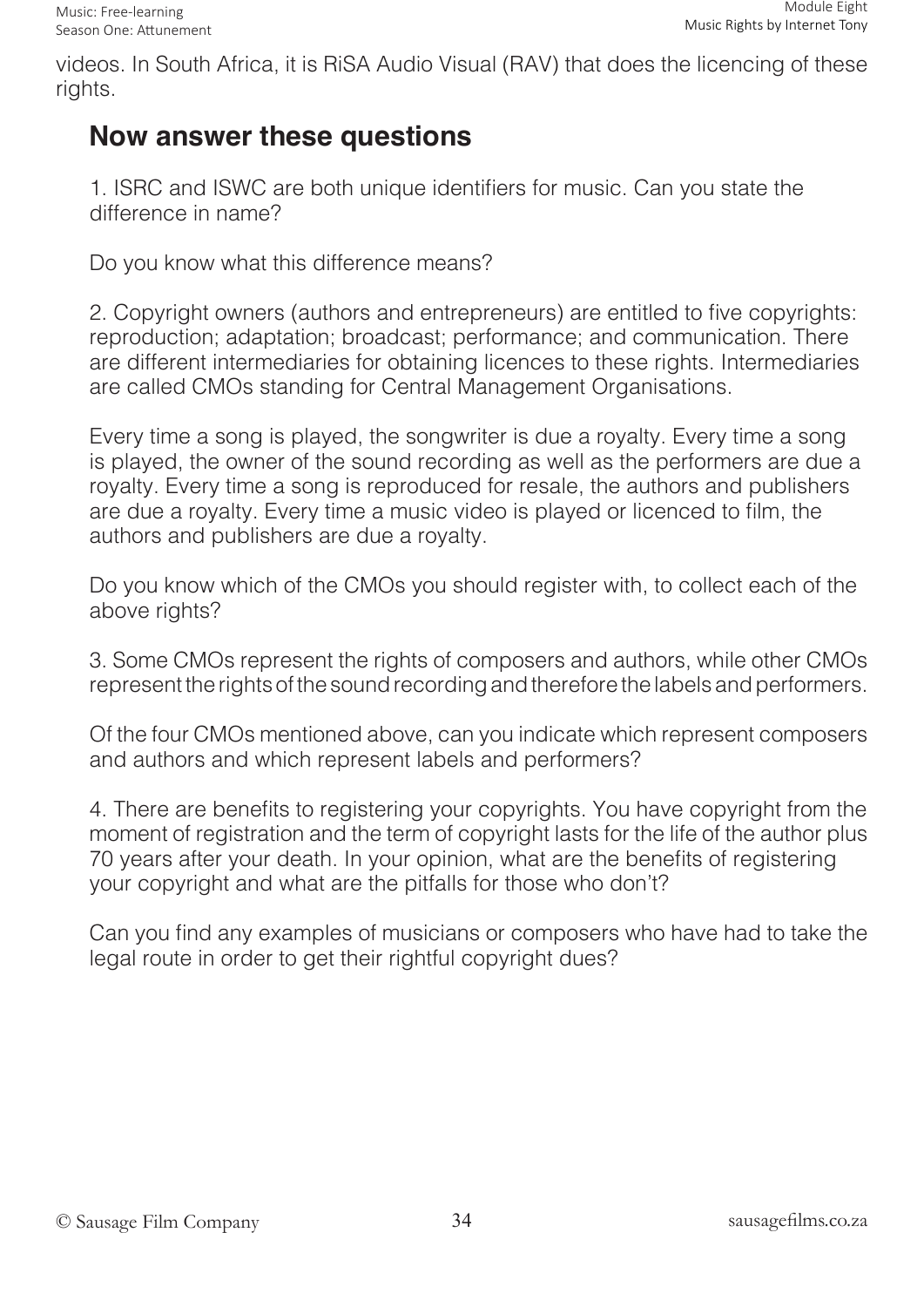# MUSIC RIGHTS

#### Post-task : Challenges in the Music Rights industry

The shortest distance between two points is a straight line. Copyright exists from the moment you create something that is original, in a fixed and tangible medium of expression. In the music business this is in sheet music, sound recording, and or video. Copyright protects your expression. It doesn't protect an idea.

There are two types of copyright works –authorial works which belong to the creator (such as a song writer) and entrepreneurial works which belong to the investor (such as an executive producer).

You have copyright from the moment of registration. The term of copyright lasts for the life of the author plus 70 years after his or her death.

Copyrights first arose in 1454 with the Gutenberg press, which added reproduction value metrics to performance. These two value metrics underpinned the music industry up until the digital age. Two basic types of copyright law developed.

The common law copyright regime arose from the English statute of Anne in 1710, which England exported to all its colonies and protectorates, including America. This favoured capital as opposed to creativity. The Europeans, led by the German and French and their respective colonies and protectorates, adopted a civil law copyright regime, which placed creativity before capital. South Africa used the British Imperial copyright act verbatim from 1916 – 1965. A new Copyright Act was introduced in 1978.

Up until the invention of the internet, the value metrics used were number of copies. This remained intact from the printing press, acetates, vinyl's, four tracks to eight, 16, cassettes and CDs.

However, the digital age added a third plane to copyright, DATA, where intellectual property was communicated and traded in data.

Digitisation and the internet have changed the landscape significantly, where we see the rise of the knowledge-based company. By 2020, the biggest retailer in the world was an APP driven company; the biggest hotel company was an APP-driven company; the biggest media company was an APP-driven company.

Some of the biggest music distributors are streaming services. Streaming services negotiate the value of your intellectual property on the basis of a share in advertising revenue, with brand developers and data miners also playing important roles in the monetisation of music.

A Collecting Management Organisations (CMO) takes assignment of an author's rights, which results in a loss of ownership to the author. A primary role of the CMOs is to licence the author's rights. A major challenge to the music rights industry is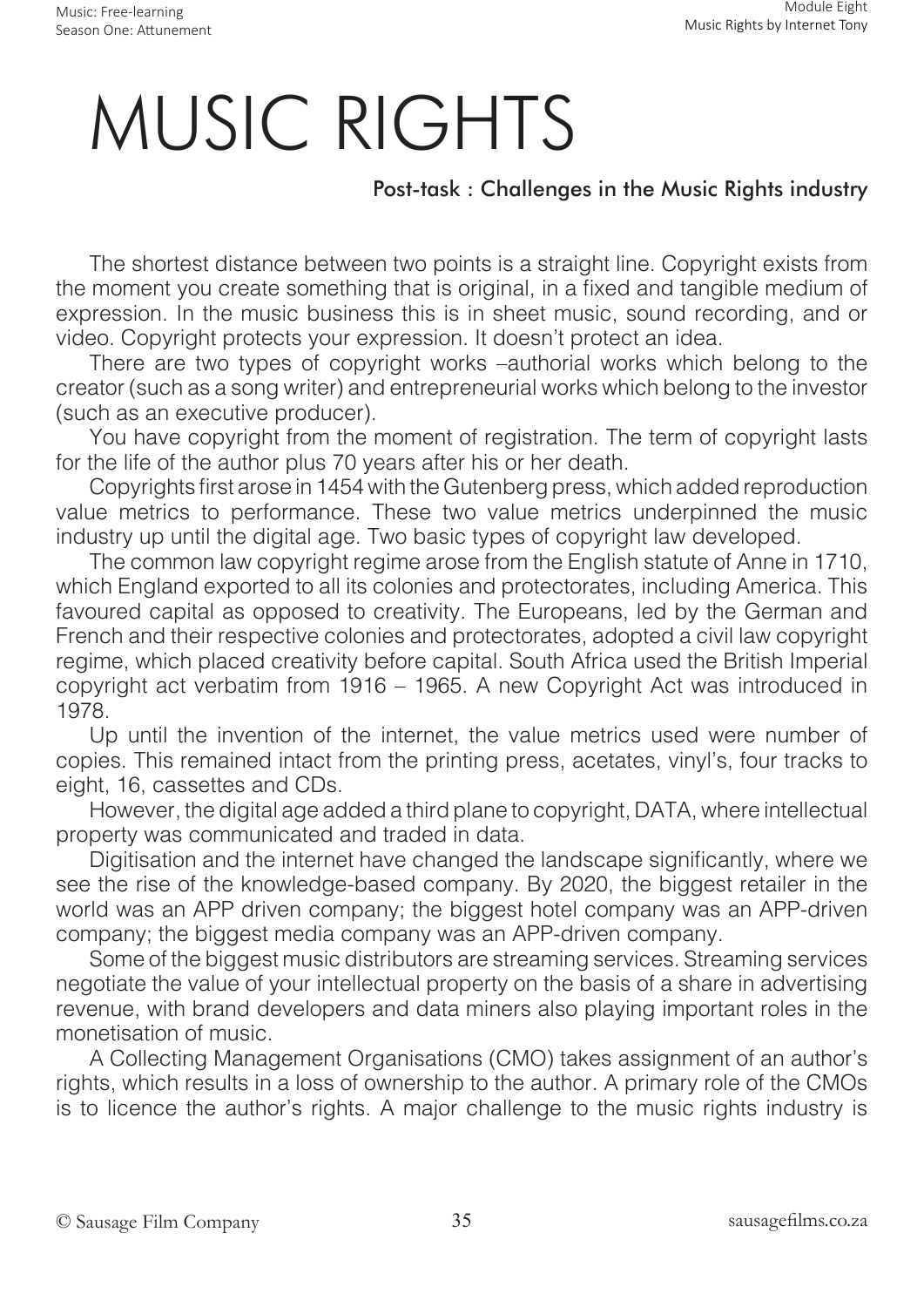under-licencing and under-licencing results in under-collecting. SAMRO for example only collects 15% of its potential market.

An accurate and transparent payment of music rights to the rightsholder relies on accurate data management and monitoring. Broadcasters provide playlists to CMOs. Composers and authors utilise the global database called CIS-net, whilst sound recordings utilise the ISRC and other Shazam-like monitoring organisations. All these monitoring databases are inaccessible to the DTI, SARS and the Reserve Bank which has raised the call for an Intellectual Property deeds office.

With our terrible history of political corruption, South Africa is one of the last territories to adopt a transparent, self-empowering, honest and accountable approach to music rights. South Africa has a combination of historical legacy practices, undocumented works, wholesale negotiations of South African copyrights as well as a poor Copyright law, which have continued to make it very difficult for the individual copyright owner to earn well off his or her work.

Market share describes the share of the income of the music market. In South Africa, the three multi- nationals, Sony, Warner, Universal and a handful of independents, including Kobalt and BMG control 85% of the market share. This dominant position has made it very difficult for independent or individual practitioners to break into the market.

#### **Now answer the following questions**

1. One means of breaking into the market is through marketing. Some marketing techniques include "building a brand," "knowing your audience," developing a "content marketing strategy," and making "social media success."

You have to care about your customer and use marketing to tell them how to find your product. But the only way to compete in the competitive music market is to have a product that the audience wants to buy.

Of all your skills, ideas and visions for your career, what do you think it is that is absolutely unique and will break through and touch your audience so deeply that they will want to buy it?

Describe it for us.

2. Know-how and knowing your rights is extremely important in the music industry. Know-how sits between knowledge, skills and training and qualification.

Now, there are two unique identifiers currently in use to monitor our musical copyrights. These are: ISRC = International Standard Recording Code and ISWC = International Standard Musical Work Code.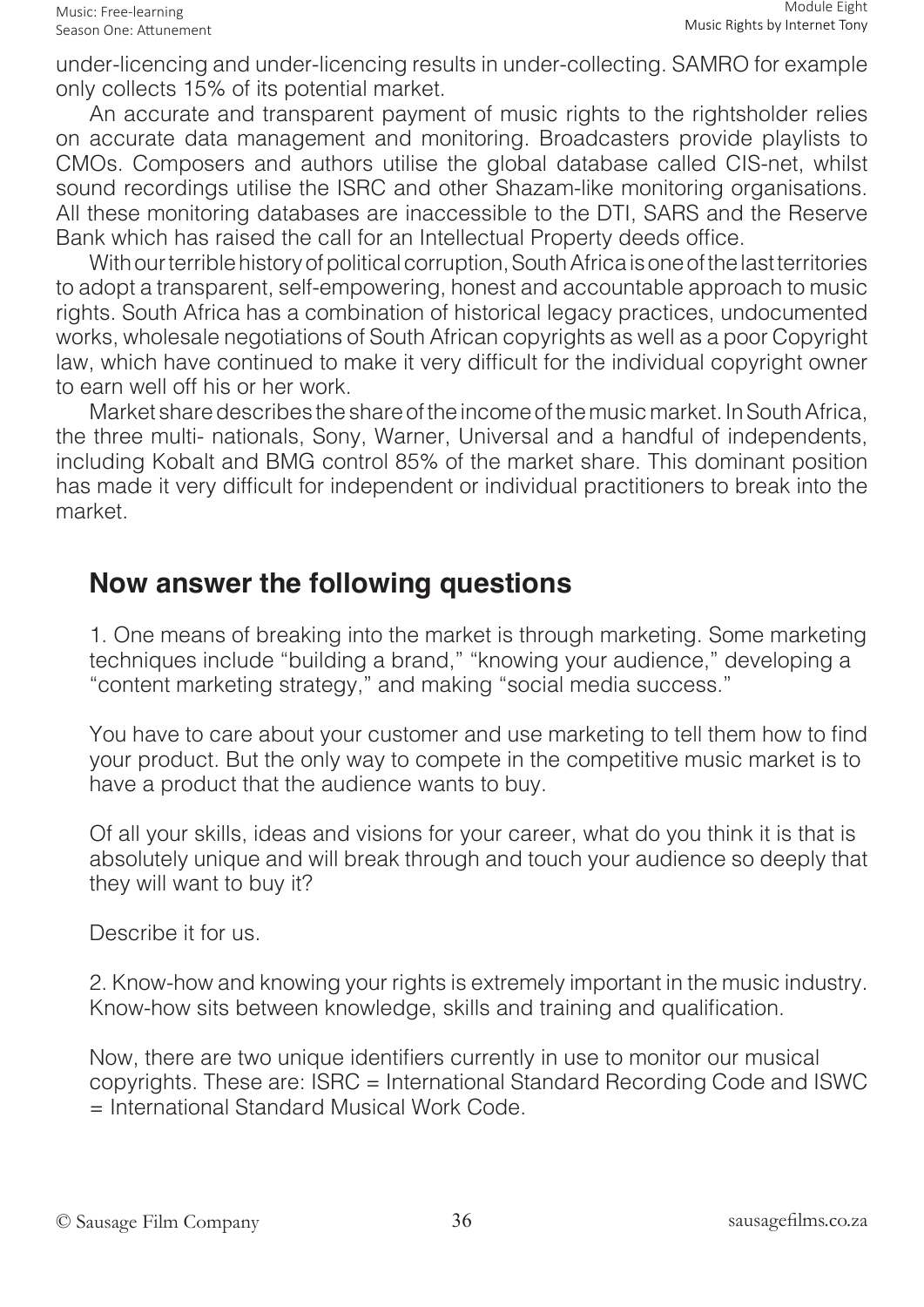These unique identifiers are supplied by the following organisations: CISAC = International Confederation Of Authors And Composers; RISA = Recording Industry Of South Africa; IFPI = International Federation Of Phonographic Industries:

Now, can you describe the difference between an ISRC and an ISWC and say which organisations supply which code?

3. All copyright owners are entitled to five copyrights: reproduction; adaptation; broadcast; performance and communication. There are different intermediaries for obtaining licences to these rights.

SAMRO = South African Music Rights Organisation; SAMPRA = South African Music Performance Rights Organisation; CAPASSO = Composers Authors And Publishers Association, RAV = Risa Audio Visual

Take these acronyms and highlight the ones you would like to be a member of.

Why have you chosen these organisations specifically?

4. These four CMOs in South Africa collect nearly R1 bn per year. This is crucial revenue to the musician. Do you think it is possible for a musician to get their head around this music rights infrastructure?

If so, can you explain how?

If not, what do you think is the solution to empowering musicians of the future to know their rights?